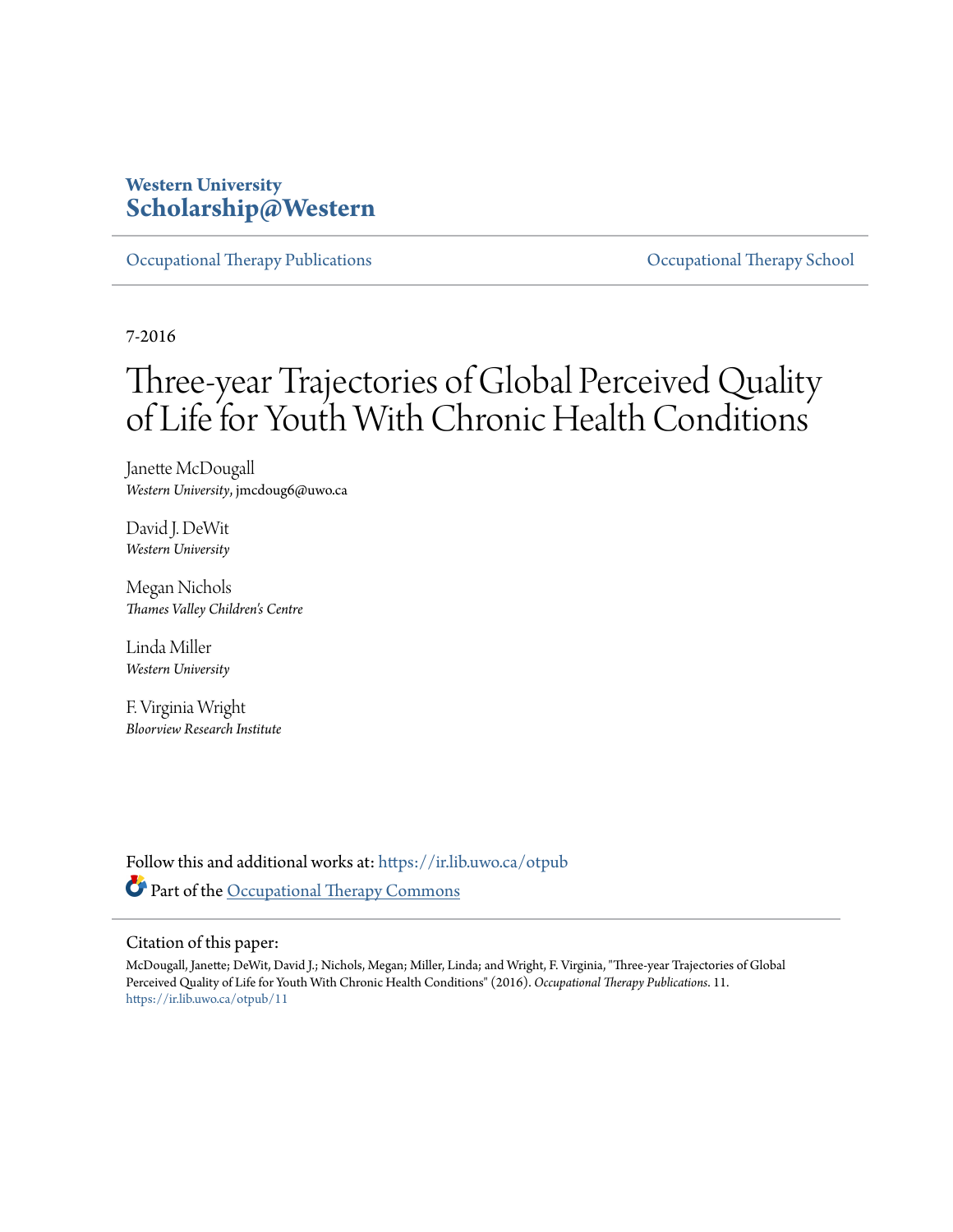

# Three-year trajectories of global perceived quality of life for youth with chronic health conditions

Janette McDougall<sup>1</sup> · David J. DeWit<sup>2</sup> · Megan Nichols<sup>1</sup> · Linda Miller<sup>2</sup> · F. Virginia Wright $3$ 

Accepted: 28 June 2016 / Published online: 5 July 2016 © The Author(s) 2016. This article is published with open access at Springerlink.com

# Abstract

Purpose Objectives of this longitudinal study were to examine 3-year trajectories of global perceived quality of life (QOL) for youth with chronic health conditions, as obtained from youth and parent reports, and to identify personal and environmental factors associated with the trajectory groups for each perspective.

Methods Youth with various chronic conditions aged 11–17 years and one of their parents were recruited from eight children's treatment centers. Latent class growth analysis was used to investigate perceived QOL trajectories (separately for youth and parent perspectives) over a 3-year period (four data collection time points spaced 12 months

Electronic supplementary material The online version of this article (doi:[10.1007/s11136-016-1353-z](http://dx.doi.org/10.1007/s11136-016-1353-z)) contains supplementary material, which is available to authorized users.

 $\boxtimes$  Janette McDougall janette.mcdougall@tvcc.on.ca David J. DeWit

ddewit@uwo.ca

Megan Nichols megan.nichols@tvcc.on.ca

Linda Miller lmiller@uwo.ca

F. Virginia Wright vwright@hollandbloorview.ca

- <sup>1</sup> Thames Valley Children's Centre, 779 Baseline Road East, London, ON N6C5Y6, Canada
- Western University, 1151 Richmond Street, London, ON N6A 3K7, Canada
- <sup>3</sup> Bloorview Research Institute, 150 Kilgour Road, Toronto, ON M4G 1R8, Canada

apart). Multinomial logistic regression was employed to identify factors associated with these trajectories.

Results A total of 439 youth and one of their parents participated at baseline, and 302 (69 %) of those youth/parent dyads completed all four data collection time points. Two QOL trajectories were identified for the youth analysis: 'high and stable' (85.7 %) and 'moderate/ low and stable' (14.3 %), while three trajectories were found for the parent analysis: 'high and stable' (35.7 %), 'moderate and stable' (46.6 %), and 'moderate/low and stable' (17.7 %). Relative to the 'high and stable' groups, youth with more reported pain/other physical symptoms, emotional symptoms, and home/community barriers were more likely to be in the 'moderate and stable' or 'moderate/low and stable' groups. Also, youth with higher reported self-determination, spirituality, family social support, family functioning, school productivity/ engagement, and school belongingness/safety were less likely to be in the 'moderate and stable' or 'moderate/ low and stable' groups, compared to the 'high and stable' groups.

Conclusion Findings suggest that youth with chronic conditions experience stable global perceived QOL across time, but that some individuals maintain stability at moderate to moderate/low levels which is related to ongoing personal and environmental influences. Potential benefits of universal strategies and programs to safeguard resilience for all youth and targeted interventions to optimize certain youths' global perceived QOL are indicated.

Keywords Quality of life · Self-report · Youth · Chronic conditions - Latent class growth analysis - Change trajectories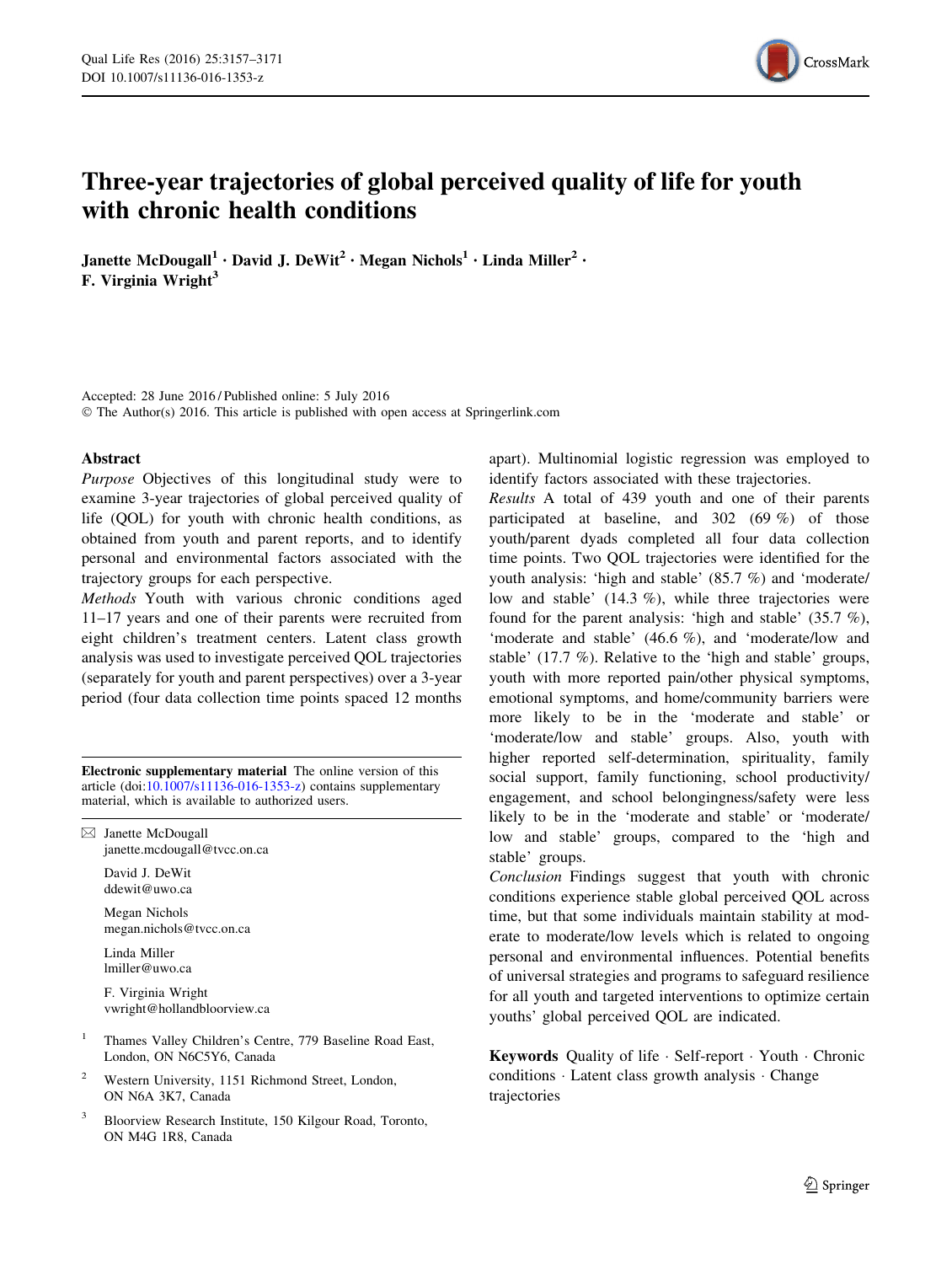# Introduction

Over the last few decades, quality of life (QOL) research for children and youth with chronic health conditions (i.e., long-term diseases, disorders, injuries, and related health problems [\[1](#page-13-0), [2](#page-13-0)]) has been increasing and evolving. The standard approach in this area has been to study QOL as a health-related, multidimensional concept, mainly involving family and service provider reports of children's physical, psychological, and social functional status [\[3](#page-13-0)]. This concept of health-related QOL (HRQOL) emerged partially due to the broader definition of health proposed by the World Health Organization 70 years ago, which describes health as a 'state of complete physical, mental, and social well-being and not merely the absence of disease or infirmity' (p. 100) [\[4](#page-13-0)]. Although this development was progressive and expanded the aspects of health/function being evaluated by the healthcare field, another result has been that QOL is often conceptualized and measured in terms of health-related concepts [\[5](#page-13-0)].

A contemporary review [[6\]](#page-13-0) of patient-reported outcome measures concluded many QOL instruments were developed before clarification of conceptual differences between functioning, disability, health, and QOL was provided by the World Health Organization's (WHO) International Classification of Functioning, Disability and Health (ICF) [[1\]](#page-13-0), and the WHO-QOL Group [[7\]](#page-13-0). This group defined QOL as, 'individuals' perceptions of their position in life in the context of culture and value systems in which they live, and in relation to their goals, expectations, standards, and concerns' (p. 1570) [\[7](#page-13-0)]. Interest has grown in measuring QOL as subjective well-being from the perspectives of children and youth [\[8](#page-13-0), [9\]](#page-13-0). Subjective well-being has been thought to have multiple constructs, i.e., positive affect, negative affect, domain satisfactions, global life satisfaction [[10\]](#page-13-0). WHO's Regional Office of Europe [\[11](#page-13-0)] recommends that countries include a global life satisfaction measure in national surveys, indicating WHO's support for this concept as relevant to people's well-being and for societal improvement.

A number of qualitative studies in the past 15 years have gathered perspectives of children and youth with chronic conditions about what is important to their QOL (see for a review  $[12]$  $[12]$ ). Only one  $[12]$ , however, asked youth what QOL meant to them. They overwhelmingly defined QOL as an overall sense of life satisfaction or enjoyment. Other qualitative studies of childhood cancer survivors and youth in the general population showed similar findings [[13,](#page-13-0) [14](#page-13-0)]. This work suggests QOL is viewed by children and youth as a global rather than a multidimensional concept and lends credence to researchers [\[15](#page-13-0)] who contend that 'It is entirely consistent to claim QOL is both unidimensional and multiply caused' (p. 23).

In consideration of all this, one approach that assesses QOL subjectively and avoids confounding the measurement of QOL with the measurement of its potential correlates in population-based research is to measure it as a unidimensional construct, in terms of a person's overall life satisfaction or global perceived QOL, and then examine its association with those correlates [\[16](#page-13-0)]. Much cross-sectional research has been conducted examining correlates of global perceived QOL for children and youth in the general population [[16\]](#page-13-0). Indeed, these survey-based studies have found significant personal and environmental factors related to this outcome for typically developing young people [\[17–20](#page-13-0)]. However, few studies have taken this approach with children and youth who have chronic conditions.

Chong et al. [[21\]](#page-13-0) used the Student Life Satisfaction Scale (SLSS) [[22\]](#page-13-0), a measure of global perceived QOL with a sample of 48 children aged 8–18 years to examine how children's perceptions of their cerebral palsy affected their life quality. The SLSS consists of seven items such as 'My life is going well' and 'I wish I had a different kind of life.' Results showed lower levels of concern about, and fewer perceived consequences of their cerebral palsy as significantly related to higher QOL. Emerson et al. [[23\]](#page-13-0) used a representative sample of Australians aged 15–29 years from a national survey to explore cross-sectional associations between having a chronic condition, disability, or impairment, social/emotional support, hardship, and global perceived QOL. QOL was measured using a single survey item, 'All things considered, how satisfied are you with your life?' A factorial analysis of variance suggested lower QOL is not inherently related to disability status, but is associated with social exclusion and material hardship. A cross-sectional analysis of baseline data from the present longitudinal study [\[24](#page-13-0)] explored multiple personal and environmental factors related to global perceived QOL for 439 youth aged 11–17 years with a chronic condition. QOL was rated by each youth and one parent on an abbreviated SLSS. Linear regression was used with a set of validated measures to identify significant correlates of QOL. Positive correlates were spirituality, school productivity and engagement, family social support, family functioning, and school belongingness/safety, while negative correlates were pain/other physical symptoms, emotional symptoms, including social anxiety, and environmental barriers (home, school, community).

Longitudinal studies that track global perceived QOL of children and youth with chronic conditions are rare. One study examined changes in this outcome for 67 children and youth aged 7–18 years with a life-threatening illness over a 6-month follow-up [\[25](#page-13-0)]. The SLSS was again used to measure QOL. Health-related functioning problems (e.g., pain) were related to negative changes in QOL, while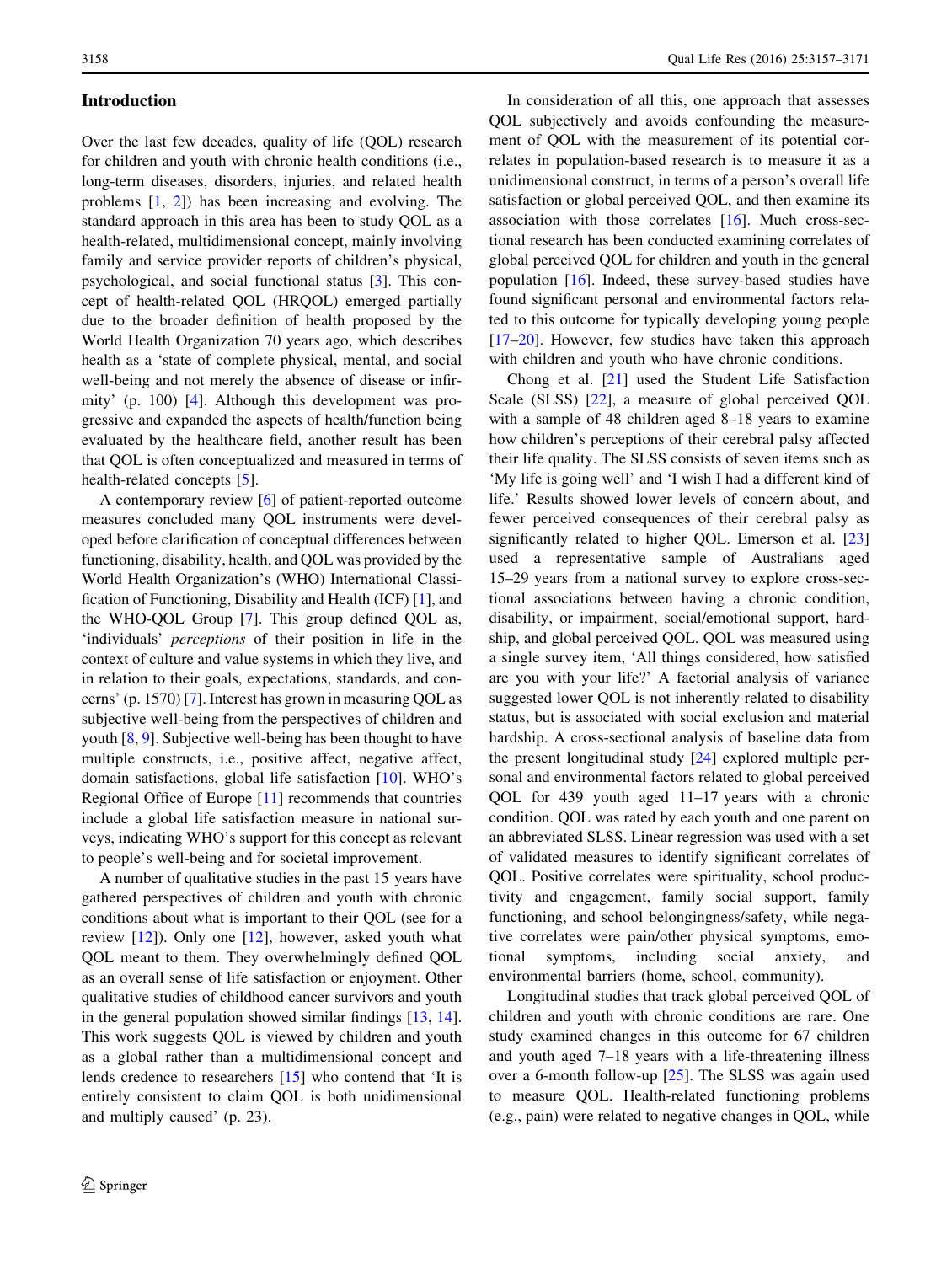benefit finding (e.g., potential benefits of illness) and character strengths (e.g., vitality) were associated with positive changes. Researchers in Belgium examined factors linked with changes over time in global perceived QOL for 429 adolescents with congenital heart disease aged 14–18 years, using a linear analogue scale from 0 ('worst life') to 100 ('best life') [\[26](#page-13-0), [27](#page-13-0)]. Over an 18-month follow-up, findings showed both depressive symptoms and loneliness were negatively related, and paternal support positively related, to QOL changes [\[27](#page-13-0)]. Emerson et al. [\[28](#page-13-0)] used the same Australian survey and sample as described above, this time employing concurrent and historical data for three previous waves and using propensity score matching to determine whether prior exposure to adversity and access to resources were related to self-reported disability and subjective well-being. Previous disability was associated with lower subjective well-being. However, when between-group differences in social context were controlled for, differences in subjective wellbeing were eliminated.

# Study purpose

Given the clear need to understand patterns in global perceived QOL over time for youth with chronic conditions, this research used the longitudinal data gathered from both youth and one of their parents from the above-mentioned study by McDougall et al. [\[24](#page-13-0)] to assess any change in this outcome for youth and to identify key factors associated with that change over a 3-year follow-up. Assessments of child well-being should first take into account children's own perspectives [[29\]](#page-13-0). However, perspectives of parents are also helpful for making both intervention- and policyrelated decisions since parents are likely to have unique insights into their children's lives and to place different values on life states [[30,](#page-13-0) [31\]](#page-13-0).

Due to the considerable variation in baseline QOL scores [[24\]](#page-13-0), the possibility of the existence of distinct group trajectories of change was important to consider. Distinctions in group trajectories cannot be revealed by modeling a single average trajectory. Identifying various trajectories of global perceived QOL that these youth may experience extends on previous studies by ascertaining groups at highest risk, and the unique factors by which they become vulnerable. While this approach has been used to examine HRQOL trajectories for children with specific conditions such as new-onset epilepsy [[32\]](#page-13-0), to the authors' knowledge, it has not been used to examine trajectories of global perceived QOL for a sample of youth with various chronic health conditions. Much research supports a 'non-categorical' approach where children with different chronic conditions are combined into a group for data analysis purposes given the commonality in their psychological, psychosocial, and social implications [\[33](#page-13-0), [34](#page-13-0)].

Specific objectives were to: (1) identify distinct trajectories of both youth and parent reports of youths' global perceived QOL over 4 time points spaced 12 months apart and (2) examine factors associated with group trajectories of both youth and parent reports of youths' QOL over that same time period. The overall approach to studying QOL is based on a systems perspective as depicted in a modified version of the WHO ICF Model of Functioning and Disability. The original ICF model [[1\]](#page-13-0) shows an individual's functioning as an interaction among his/her health condition and contextual (personal and environmental) factors. The modified model expands on the ICF model and depicts a person's perceived QOL and his/her potential for development as the outcomes and ongoing processes arising from the interconnected, ever-changing influences of health, functioning, and contextual factors (see [[35\]](#page-13-0)).

# Methods

Youth were recruited from eight children's treatment centers across Ontario, Canada. A prospective cohort design [\[36](#page-14-0)] was used, with a 3-year follow-up. Youth were randomly selected with replacement (i.e., if a randomly selected person declined participation, another person was randomly selected to take his/her place) from lists of potential participants compiled at each center using a computerized randomization method. One parent participated for each youth enrolled. The parents themselves decided which one of them would participate. Youth between the age range of 11 and 17 were included in the study. They had one of the following as their primary condition: cerebral palsy, spina bifida, autism spectrum disorder, acquired brain injury, developmental delay, cleft lip and/or palate, Down syndrome, arthritis, communication disorder, amputation, or any other non-progressive muscular or central nervous system disorder. To be eligible, the youth also needed to be able to cognitively understand and answer the study questionnaire with guidance from a study interviewer. Youth with any progressive conditions (e.g., muscular dystrophy) were excluded since a significantly decreased life span and impact of rapid deterioration may have a different effect on global perceived QOL over time.

Baseline and subsequent data collection occurred either in a private office at the youth's treatment center or in the youth's home. Study interviewers were health professionals (e.g., occupational therapists, physical therapists, speech-language pathologists) based at each center trained in the interview protocol. The interviewers obtained written informed assent/consent from youth/parents, respectively,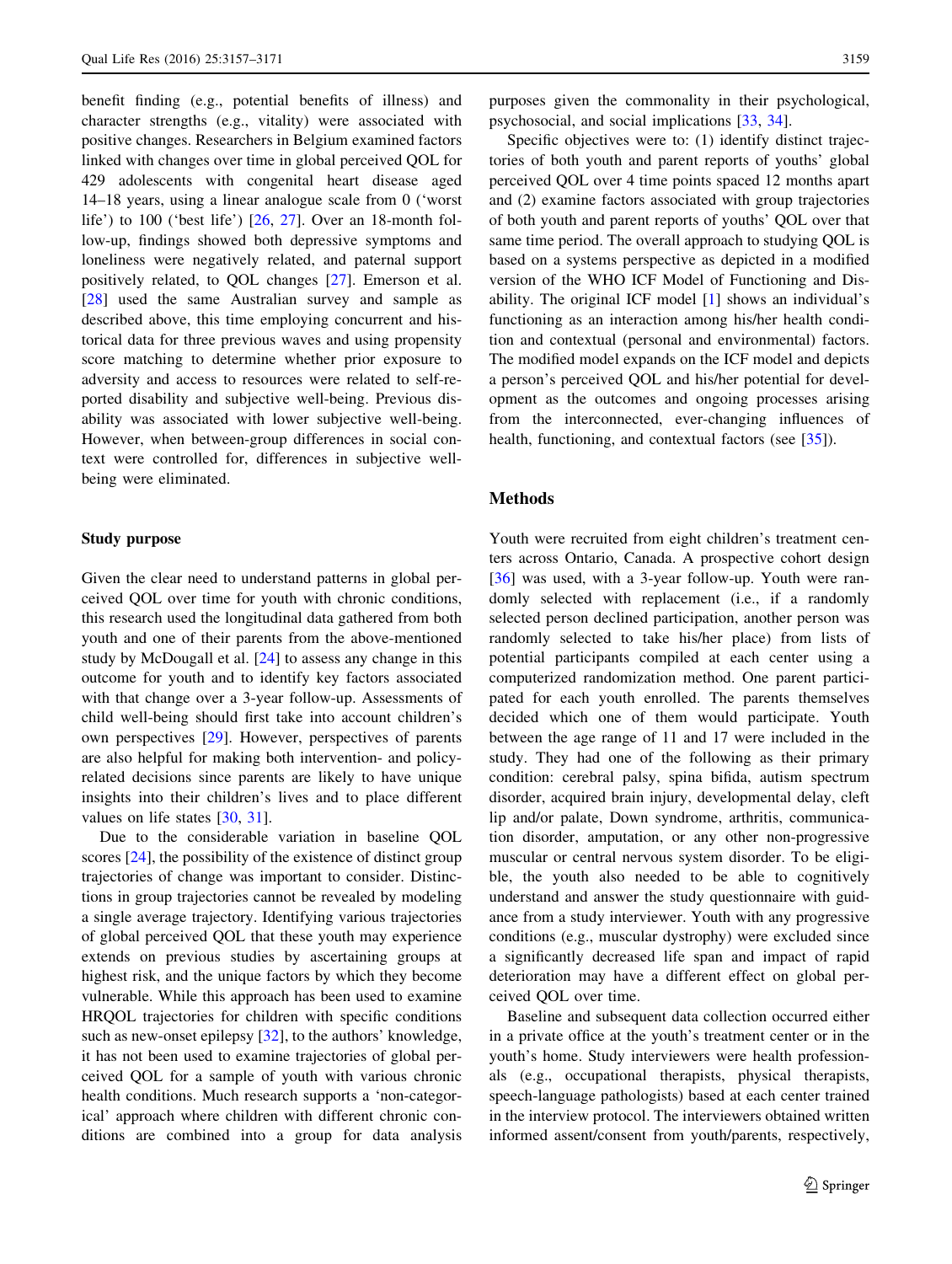before baseline assessment. Each youth participated in a face-to-face guided questionnaire completion process (30–60 min). A parent questionnaire (30–60 min) was completed independently in a separate room at the same time as the youth interview. The same questionnaires were completed at 12, 24, and 36 months. Families who wished to drop out of the study were not called for further followups. Youth and/or parents who were not able to complete a follow-up at a particular time point (for example, due to prolonged illness, repeated interview cancellations) were still contacted the following year to set up their next follow-up. Overall study ethical approval was obtained from the Health Sciences Research Ethics Board, Western University, London, Canada.

## Measures

An abbreviated youth version of the SLSS and an abbreviated parent-worded version of the SLSS were used to measure global perceived QOL across the four time points. These versions showed psychometric strength in the factor analyses with the present data set (see [\[37](#page-14-0)]) and include five positively worded items such as 'My life is just right'/ My child's life is just right,' measured using a 6-point Likert scale ranging from  $6 =$  strongly agree to  $1 =$  strongly disagree. Cronbach's alpha for both the youth and parent abbreviated versions of the SLSS was good  $(\alpha = 0.82$  and 0.88, respectively), and a one-factor structure was indicated, accounting for 61 % of the variance in the youth version and 69 % in the parent version. The youth and parent factors were moderately correlated  $(r = 0.42, p < 0.001)$ . However, youth mean scores were significantly higher than parent mean scores on the abbreviated measure (25.43 vs 23.29, respectively;  $t = 9.06$ ,  $p < 0.001$ ). There were no significant differences in QOL mean scores found for condition groups ( $F = 1.35$ ,  $p = 0.22$ ). For description of the testing of the original and abbreviated measures in the study data set, see McDougall et al. [\[37](#page-14-0)].

To measure personal- and environmental-level factors hypothesized to be associated with QOL and related changes, a set of validated instruments that measured these constructs were selected to comprise the study youth and parent questionnaires. Descriptions of all measures [[37–44\]](#page-14-0) and their subscales (constructs) used in this paper, whether the measure is a youth or parent report, number of items per subscale, examples of item content, and Cronbach's alpha for each subscale at baseline are shown in Table [1.](#page-5-0) Age at diagnosis and basic socio-demographics (youth and parent age, youth and parent gender, marital status, education, and income) were gathered in the baseline parent questionnaire and included as fixed covariates (control variables).

#### Statistical analyses

Latent class growth analysis (LCGA) using Mplus 6.11 software [[45](#page-14-0)] was performed to identify classes (groups) of youth with unique trajectories of global perceived QOL as measured by the abbreviated SLSS. While traditional growth curve modeling assumes the existence of a single developmental trajectory, LCGA tests if the population can be best represented by two or more groups of individuals sharing unique trajectories. Individual variation around the class-specific mean trajectories is attributed to random error. As a result, the variances of the intercept and slope parameters for each class are constrained to zero, making it a special subcategory of general growth mixture modeling (GMM) [\[46](#page-14-0)]. LCGA is often the preferred method for estimating class-specific trajectories when the interest of the investigator lies solely in examining predictors of membership in qualitatively unique trajectories [[47\]](#page-14-0). The models are less complex (i.e., requiring fewer estimated parameters), minimizing the chance of convergence problems and improper solutions [\[46](#page-14-0)]. Moreover, in longitudinal cohort studies, LCGA has been found to outperform GMM and other classification techniques in detecting linear trajectories [[48\]](#page-14-0).

Since there is not a single best method for identifying the optimal number of classes in growth mixture models, three widely accepted fit statistics were chosen: (1) Bayesian information criterion (BIC); (2) sample size-adjusted BIC (SSA-BIC); and (3) Lo–Mendell–Rubin likelihood ratio test (LMR-LRT) [\[46](#page-14-0)]. The BIC and SSA-BIC examine the impact of adding an additional class on the value of the log likelihood while adjusting for the increase in the number of model parameters. Smaller BIC values are generally associated with the better fitting model with differences of 10 or more used to favor one model over another [[49\]](#page-14-0). The LMR-LRT is a measure of relative fit comparing the fit of a model having  $k$  classes with the fit of a model having  $k - 1$  fewer classes. A statistically significant  $p$  value suggests that the current  $(k$  class) model is a significant improvement over the model with  $k - 1$ classes.

Selection of the optimal model was also guided by two indices of the quality of classification accuracy: (1) entropy, a standardized measure (bounded between zero and one) of an individual's overall probability of being in the most likely class, and (2) average posterior probabilities for evaluating the accuracy of classification of each class separately. Although there is not a consensus on satisfactory entropy values, values of 0.80 or greater are generally considered to indicate good or acceptable classification quality [[50\]](#page-14-0). However, minimum acceptable thresholds of 0.70 are also common [[51\]](#page-14-0). Typically, average posterior probability values should be  $>0.70$ . Other recommended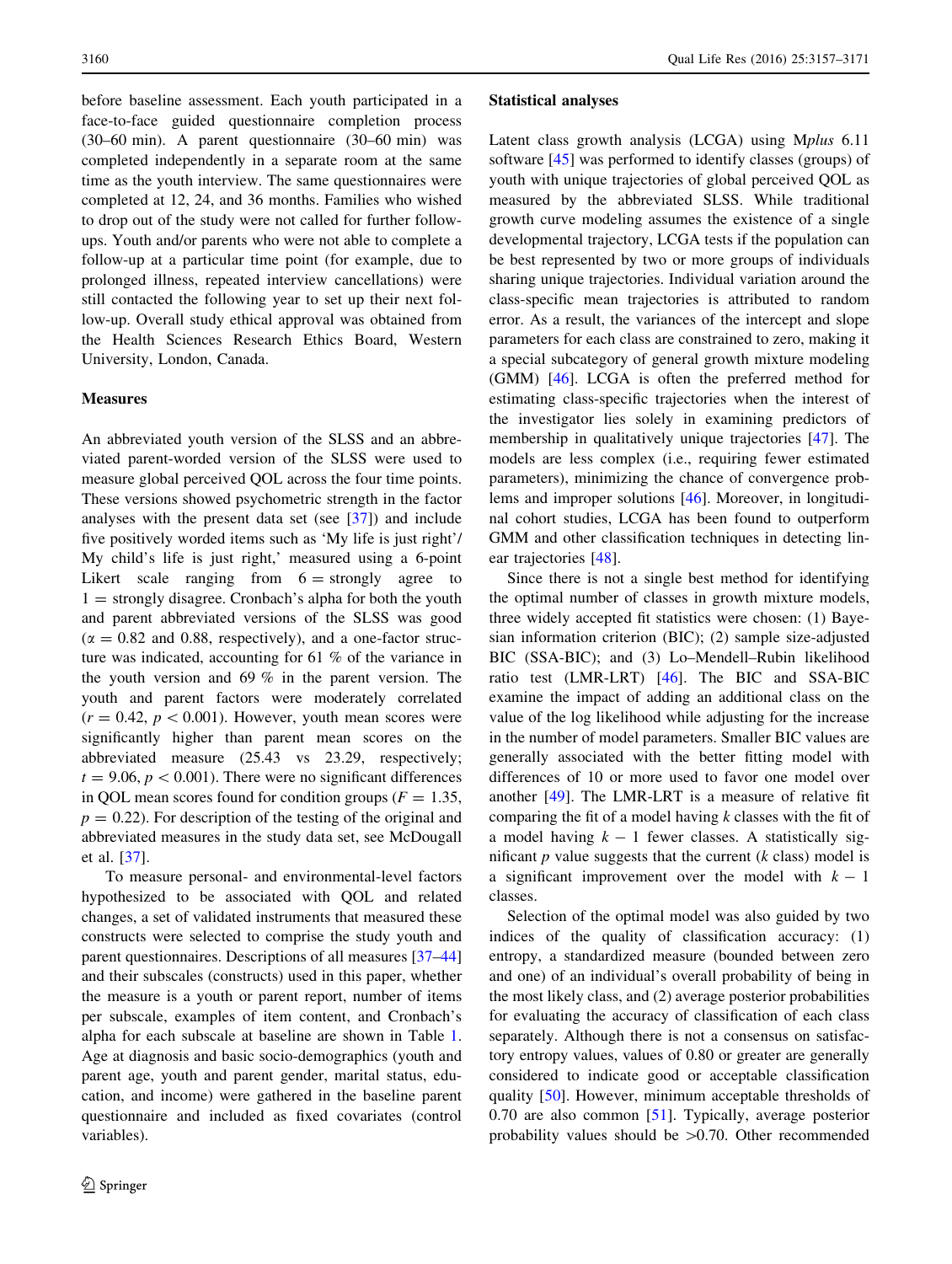<span id="page-5-0"></span>

| <b>Table 1</b> Measures and their subscales/constructs used as correlates or outcomes |  |  |
|---------------------------------------------------------------------------------------|--|--|
|---------------------------------------------------------------------------------------|--|--|

| Measures                                                                                        | Subscales/constructs used in analyses and examples of item content Report # Items                                                                                       |          |                | $\alpha$ |
|-------------------------------------------------------------------------------------------------|-------------------------------------------------------------------------------------------------------------------------------------------------------------------------|----------|----------------|----------|
|                                                                                                 |                                                                                                                                                                         |          |                |          |
| Correlates—youth functioning/personal factors                                                   |                                                                                                                                                                         |          |                |          |
| Strengths and Difficulties Questionnaire<br>[38]                                                | Emotional symptoms (e.g., worries a lot; often unhappy)                                                                                                                 | Youth    | - 5            | 0.71     |
| Child and Adolescent Factors Inventory<br>[39]                                                  | Pain/other physical symptoms (e.g., physical symptoms such as<br>headaches, dizziness, discomfort)                                                                      | Parent   | $\overline{2}$ | 0.60     |
| Spirituality Index $[40]$ (adapted for youth)                                                   | Spirituality—defined as deep feelings/beliefs (e.g., spirituality helps<br>to understand life purpose even when there are problems, feels<br>spiritual peace inside)    | Youth 4  |                | 0.85     |
| School Productivity/Engagement Measure <sup>a</sup>                                             | Personal effort/success at school (e.g., how often completed<br>homework in last month; how often tried to do personal best at<br>school in last month)                 | Parent 4 |                | 0.86     |
| Self-Determination Scale (adapted/<br>abbreviated from Arc's Self-<br>Determination Scale) [41] | Goal orientation (e.g., if wants to do something finds a way to do it; Youth 6<br>makes plans for the future)                                                           |          |                | 0.69     |
| Correlates-environmental factors                                                                |                                                                                                                                                                         |          |                |          |
| Social Support Appraisal Scale [42]                                                             | Family support (e.g., family listens to ideas; thinks family cares)                                                                                                     | Youth    | - 6            | 0.83     |
| Family Functioning Scale [43]                                                                   | General family functioning (e.g., able to make decisions to solve<br>problems; members accepted for who they are)                                                       | Parent 6 |                | 0.78     |
| Scale of School Environment [44]                                                                | School belongingness/safety (e.g., feels like belongs at school; school<br>is safe)                                                                                     | Youth    | 3              | 0.77     |
| Child and Adolescent Scale of the<br>Environment [39]                                           | Home and community barriers (e.g., family stress, community<br>attitudes toward child; lack of support, services, and funding)                                          | Parent   | - 9            | 0.85     |
| <b>Outcomes</b>                                                                                 |                                                                                                                                                                         |          |                |          |
| Students' Life Satisfaction Scale [22]<br>Youth—Revised [37]                                    | Overall perceived quality of life of youth from youths' perspective<br>(e.g., my life is going well; my life is just right)                                             | Youth    | - 5            | 0.82     |
| Students' Life Satisfaction Scale Parent-<br>Revised [37]                                       | Overall perceived quality of life of youth from parents' perspective<br>(e.g., my child feels his/her life is going well; my child feels his/her<br>life is just right) | Parent 5 |                | 0.88     |

<sup>a</sup> Measure developed for study

criteria that were used for determining optimal class solutions included model parsimony (favouring less complex models) and a visual inspection of the plausibility of the estimated trajectories [\[46](#page-14-0)].

In the conditional LCGAs, factors associated with class membership in the model with the optimal class solution follow a multinomial logistic regression framework with the influence of a given covariate, indicating the likelihood of belonging to one or more classes relative to a reference class, typically the largest normative group. In this study, factors included in the youth and parent models are among those initially hypothesized to be related to youths' global perceived QOL (see [\[52](#page-14-0)]) and found to be significant correlates of youths' and parents' reports of this outcome in the baseline analyses (see [[24\]](#page-13-0)).

Standard errors in the unconditional and conditional models were adjusted for possible design effects (i.e., non-independence of observations arising from nesting of youth within the eight treatment centers). To make these adjustments, the youth treatment center ID variable was used to define the nesting or cluster variable in Mplus followed by specification of the COMPLEX subcommand in the analysis statement. Full information maximum likelihood (FIML) was used to handle missing data on dependent variables (youth and parent perceived global QOL). Assuming data are missing at random, FIML yields less biased and more efficient parameter estimates compared with traditional list or pairwise deletion methods [[53](#page-14-0)]. To handle missing data on all baseline covariates, 10 data sets were generated for both the youth and parent analyses using the multiple imputation procedure in IBM SPSS Statistics, version 23. Rather than read these stacked data sets in Mplus to produce one set of pooled LCGA results, one imputed data set was randomly selected from SPSS for each analysis and LCGA was performed in Mplus on the single data set (see [[54,](#page-14-0) [55](#page-14-0)]). This approach was taken because the analysis of multiple imputed data sets in Mplus often results in switching of the ordering of classes from one data set to the next, making it impossible to carry out LCGA based on results that are pooled across data sets [[56\]](#page-14-0). To handle multivariate non-normal data, the maximum likelihood estimator (MLR) for generating robust standard errors was chosen.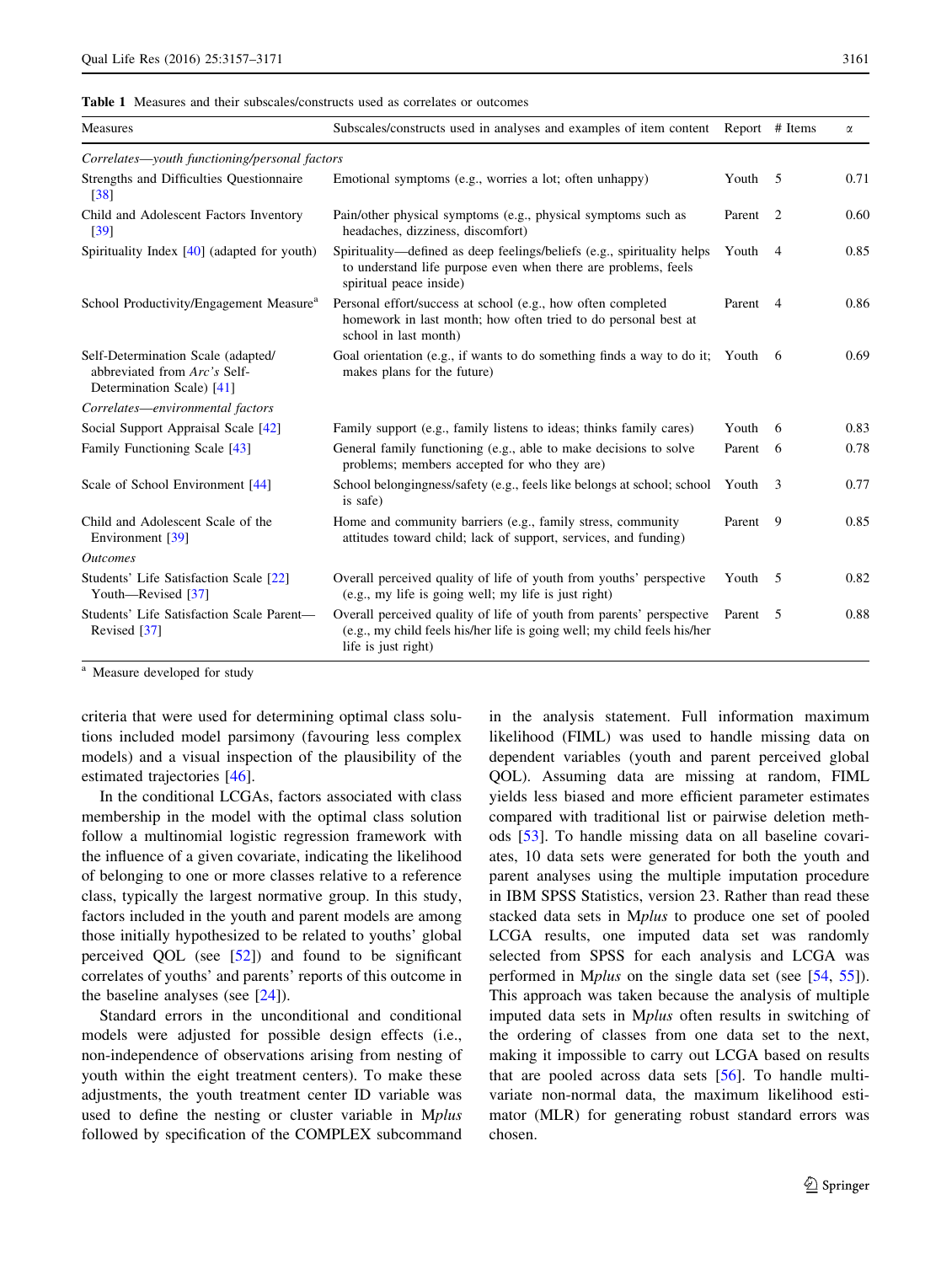# **Results**

#### Initial response rates and follow-up attrition

Four hundred and thirty-nine youth and one of their parents completed the baseline questionnaire. The overall initial list of potential participants across centers consisted of 3188 youth. Three hundred and ninety-three of these youth could not be contacted. Of those contacted, 1372 were deemed ineligible (see criteria above) and 984 declined to participate (no interest, busy, youth acutely ill, other), leaving 439 youth–parent dyads who agreed to participate. Participating families did not differ significantly on a number of socio-demographic characteristics (i.e., gender, language spoken in the home, education, rural/urban place of residence) from those who declined to participate. An exception was parent age with participating families having a mean parent age  $(M = 44.84, SD = 6.53)$  higher than that for non-participating families  $(M = 42.73,$  $SD = 10.35$  [ $F(1, 693) = 10.85$ ,  $p = 0.001$ ].

Follow-up questionnaire completion rates were as follows: 88 % (385: 376 parent/youth, 4 youth-only, and 5 parent-only) at 12 months; 83 % (363: 350 parent/youth, 8 youth-only, and 5 parent-only) at 24 months; and 80 % (351: 328 parent/youth, 16 youth-only, and 7 parent-only) at 36 months. In 69 % of families (302/439), both youth and parent completed all 4 time points. To identify systematic sources of attrition, logistic regression analyses were performed in which baseline socio-demographic and health-related variables were entered as multivariate correlates of youth and parent non-completion of at least one follow-up interview and of youth and parent non-completion of all follow-up interviews. No significant factors related to either youth or parent non-completion emerged, suggesting data were missing at random.

#### Sample characteristics at baseline

Slightly more than half of the baseline sample of youth were male (55.4 %). The mean age of youth at baseline was 13.7 (SD = 2.2). Cerebral palsy (34.3 %) was the most prevalent condition. See Table 2 for additional sample characteristics.

## Unconditional models

As a preliminary step in the estimation of the unconditional models, both linear and quadratic trajectories were examined. Results supported a linear specification for youth and parent QOL trajectories. Tables [3](#page-7-0) and [4](#page-8-0) present the full set of results for the unconditional LCGA models for youth and parent reports. Figures [1](#page-8-0) and [2](#page-8-0) present QOL

|  |  |  |  | Table 2 Description of study sample characteristics at baseline |  |  |
|--|--|--|--|-----------------------------------------------------------------|--|--|
|--|--|--|--|-----------------------------------------------------------------|--|--|

| Characteristics                                                                                                            | $\boldsymbol{n}$ | Percent        | M    | SD  | Min-<br>max |
|----------------------------------------------------------------------------------------------------------------------------|------------------|----------------|------|-----|-------------|
| Youth gender                                                                                                               |                  |                |      |     |             |
| Female                                                                                                                     | 193              | 44.0           |      |     |             |
| Male                                                                                                                       | 246              | 56.0           |      |     |             |
| Youth age (years)                                                                                                          | 439              | $\overline{ }$ | 13.7 | 2.2 | $11 - 17$   |
| Youth primary chronic health condition                                                                                     |                  |                |      |     |             |
| Cerebral palsy                                                                                                             | 153              | 34.9           |      |     |             |
| Spina bifida                                                                                                               | 36               | 8.2            |      |     |             |
| Autism spectrum disorder                                                                                                   | 38               | 8.6            |      |     |             |
| Brain injury                                                                                                               | 59               | 13.4           |      |     |             |
| Cleft lip-<br>palate/communication                                                                                         | 41               | 9.4            |      |     |             |
| Developmental delay                                                                                                        | 29               | 6.6            |      |     |             |
| Other condition (i.e., amputee,<br>arthritis, Down syndrome,<br>other central nervous system<br>or neuromuscular disorder) | 83               | 18.9           |      |     |             |
| Parent gender                                                                                                              |                  |                |      |     |             |
| Female                                                                                                                     | 386              | 87.9           |      |     |             |
| Male                                                                                                                       | 53               | 12.1           |      |     |             |
| Parent age (years)                                                                                                         | 439              |                | 44.8 | 6.5 | $29 - 71$   |
| Parent marital status                                                                                                      |                  |                |      |     |             |
| Married                                                                                                                    | 294              | 67.0           | -    |     |             |
| Living common law/partner                                                                                                  | 38               | 8.7            |      |     |             |
| Separated/divorced/widowed                                                                                                 | 76               | 17.3           |      |     |             |
| Single (never married)                                                                                                     | 27               | 6.2            |      |     |             |
| Missing data                                                                                                               | 4                | 0.8            |      | ▃   |             |
| Parent education                                                                                                           |                  |                |      |     |             |
| Secondary school or less                                                                                                   | 28               | 6.4            |      |     |             |
| Completed secondary school                                                                                                 | 65               | 14.8           |      |     |             |
| Some college or university                                                                                                 | 85               | 19.4           | -    | -   |             |
| Completed college or<br>university                                                                                         | 257              | 58.5           |      |     |             |
| Missing data                                                                                                               | 4                | 0.8            |      |     |             |
| Family income                                                                                                              |                  |                |      |     |             |
| Under \$25,000                                                                                                             | 62               | 14.1           |      |     |             |
| \$25,000-\$34,999                                                                                                          | 32               | 7.3            |      |     |             |
| \$35,000-\$44,999                                                                                                          | 32               | 7.3            |      |     |             |
| \$45,000-\$54,999                                                                                                          | 29               | 6.6            |      |     |             |
| \$55,000-\$64,999                                                                                                          | 28               | 6.4            |      |     |             |
| \$65,000-\$74,999                                                                                                          | 42               | 9.6            |      |     |             |
| \$75,000 or more                                                                                                           | 161              | 36.7           |      |     |             |
| Missing data                                                                                                               | 53               | 12.0           |      |     |             |

trajectories based on estimated class means across the four time points for youth and parents, respectively. Table [5](#page-9-0) presents the observed and estimated means and 95 % confidence intervals for the youth and parent trajectories. Analyses of youth and parent data revealed steady declines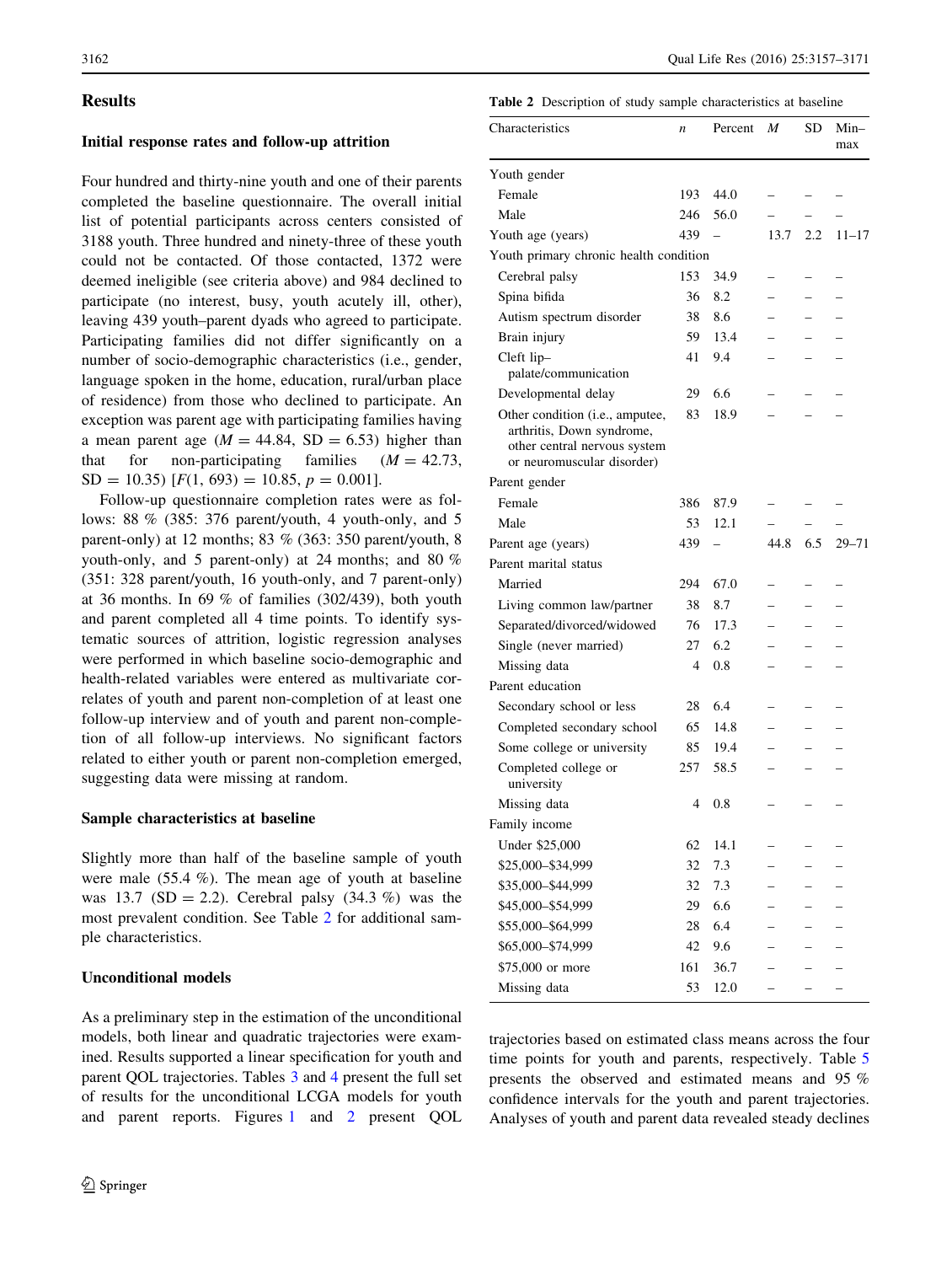<span id="page-7-0"></span>Table 3 Optimal number of classes of quality of life (youth report)

|                              | Number of classes $(C)$ |                    |                    |                   |  |  |  |
|------------------------------|-------------------------|--------------------|--------------------|-------------------|--|--|--|
|                              | 1                       | $\overline{2}$     | 3                  | $\overline{4}$    |  |  |  |
| Free parameters              | 6                       | 9                  | 12                 | 15                |  |  |  |
| Log likelihood               | $-4314.98$              | $-4064.89$         | $-3988.57$         | $-3958.03$        |  |  |  |
| BIC                          | 8666.42                 | 8184.46            | 8050.05            | 8007.19           |  |  |  |
| <b>SSA-BIC</b>               | 8647.38                 | 8155.90            | 8011.97            | 7959.59           |  |  |  |
| LMR-LRT                      |                         | 474.17, $p = 0.25$ | 144.70, $p = 0.16$ | 57.91, $p = 0.30$ |  |  |  |
| Entropy                      |                         | 0.91               | 0.85               | 0.85              |  |  |  |
| Two-class model              | 1                       | 2                  |                    |                   |  |  |  |
| 1. <i>n</i> , 62 (14 $%$ )   | 0.91                    | 0.09               |                    |                   |  |  |  |
| 2. <i>n</i> , 373 (86 $\%$ ) | 0.02                    | 0.98               |                    |                   |  |  |  |
| Three-class model            | $\mathbf{1}$            | 2                  | 3                  |                   |  |  |  |
| 1. <i>n</i> , 315 $(72 \%)$  | 0.95                    | 0.05               | 0.00               |                   |  |  |  |
| 2. n, 95 $(22 \%)$           | 0.13                    | 0.86               | 0.02               |                   |  |  |  |
| 3. <i>n</i> , 25 (6 $\%$ )   | 0.00                    | 0.09               | 0.91               |                   |  |  |  |
| Four-class model             | $\mathbf{1}$            | $\overline{c}$     | 3                  | $\overline{4}$    |  |  |  |
| 1. <i>n</i> , 17 $(4 \%)$    | 0.92                    | 0.06               | 0.02               | 0.00              |  |  |  |
| 2. <i>n</i> , 101 (23 $\%$ ) | 0.04                    | 0.83               | 0.01               | 0.12              |  |  |  |
| 3. <i>n</i> , 14 (3 $\%$ )   | 0.05                    | 0.02               | 0.93               | 0.00              |  |  |  |
| 4. <i>n</i> , 303 (70 $\%$ ) | 0.00                    | 0.06               | 0.00               | 0.94              |  |  |  |

Bold values represent the posterior probability values for each class within each model

Intercepts (I) and slopes (S) for selected two-class model. C1:  $I = 18.48$  (1.42),  $S = -0.11$  (0.58); C2:  $I = 26.59(0.23), S = -0.01(0.08)$ 

in the BIC and SSA-BIC for models with successively larger numbers of classes. This issue has been identified in previous research, showing that the BIC is very sensitive to sample size and tends to be biased toward favoring highly parameterized models [[57\]](#page-14-0). As stated above, the choice of the model believed to have the optimal number of classes was based on additional considerations (e.g., LMR-LRT, entropy, posterior probabilities, parsimony) [\[46](#page-14-0), [57](#page-14-0)].

For the youth model, the overall weight of the evidence supported a two-class solution: a 'high and stable' QOL group (85.7 %) and a 'moderate/low and stable' group (14.3 %). Although the two-class solution did not have the lowest BIC value, the value did not drop substantially from the model with two classes to the model with three classes (compared to the drop in value from the single- to twoclass solution). The LMR-LRT value was not significant. However, entropy was highest for the two-class solution (0.91), suggesting excellent classification quality. The twoclass solution had the highest posterior probability values (0.98, 0.91). Finally, the decision to select the two-class solution over the three-class solution was based on practical considerations of statistical power. Despite having a reasonably high entropy value of 0.86, one of the classes in the three-class solution contained just 5.6 % ( $n = 25$ ) of the total sample, ruling out a more in-depth analysis of factors associated with membership in this group. Estimated mean trajectories of the three-class solution for the youth self-report are presented in Figure A in a supplement to this paper.

For the parent model, three QOL groups were supported: 'high and stable' (35.7 %), 'moderate and stable' (46.6 %). and 'moderate/low and stable' (17.7 %). This decision was based on a substantially lower BIC value for the three-class solution compared to the two-class solution, an acceptable entropy value (0.76), high posterior probability values (0.92, 0.87, 0.88), and a statistically significant LMR-LRT value (157.39,  $p < 0.05$ ). Despite having higher entropy, the four-class solution was not chosen. The drop in the BIC was not substantial, and the LMR-LRT value failed to reach statistical significance. The four-class solution also contained a class with only 15 cases, therefore limiting the ability to examine factors related to class membership.

# Multinomial logistic regression

Table [6](#page-10-0) reports baseline factors associated with group membership for the youth report of global perceived QOL. Odds ratios are reported with the 'high and stable' group representing the reference group. Youth with greater emotional symptoms (OR = 1.32;  $p = 0.001$ ) were more likely to be in the 'moderate/low and stable' group. Youth with reported higher spirituality (OR = 0.86;  $p < 0.001$ ) and greater self-determination (OR = 0.88;  $p = \langle 0.001 \rangle$ ) were less likely to be in the 'moderate/low and stable'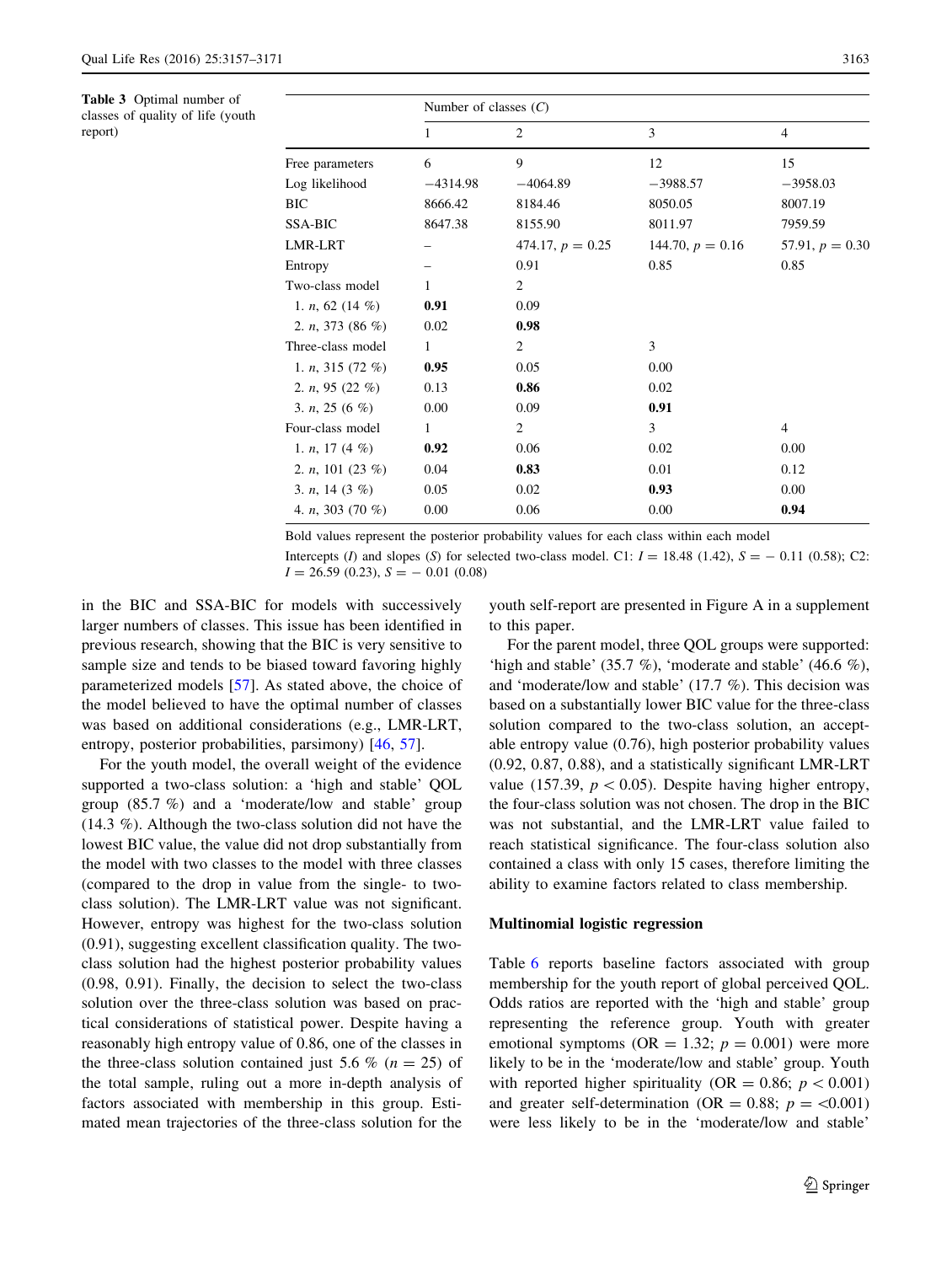|                             | Number of classes $(C)$ |                    |                    |                   |                   |  |  |  |
|-----------------------------|-------------------------|--------------------|--------------------|-------------------|-------------------|--|--|--|
|                             | $\mathbf{1}$            | $\boldsymbol{2}$   | 3                  | $\overline{4}$    | 5                 |  |  |  |
| Free parameters             | 6                       | 9                  | 12                 | 15                | 18                |  |  |  |
| Log likelihood              | $-4394.10$              | $-4154.06$         | $-4071.06$         | $-4032.76$        | $-4014.04$        |  |  |  |
| <b>BIC</b>                  | 8824.68                 | 8362.84            | 8215.07            | 8156.73           | 8137.51           |  |  |  |
| <b>SSA-BIC</b>              | 8805.64                 | 8334.28            | 8176.99            | 8109.13           | 8080.39           |  |  |  |
| LMR-LRT                     |                         | 455.12, $p = 0.00$ | 157.39, $p = 0.03$ | 72.60, $p = 0.07$ | 35.51, $p = 0.46$ |  |  |  |
| Entropy                     |                         | 0.80               | 0.76               | 0.80              | 0.82              |  |  |  |
| Two-class model             | 1                       | 2                  |                    |                   |                   |  |  |  |
| 1. n, 319 $(73\%)$          | 0.95                    | 0.05               |                    |                   |                   |  |  |  |
| 2. n, 118 $(27 \%)$         | 0.09                    | 0.91               |                    |                   |                   |  |  |  |
| Three-class model 1         | 2                       | 3                  |                    |                   |                   |  |  |  |
| 1. <i>n</i> , 78 (18 $%$ )  | 0.92                    | 0.08               | 0.00               |                   |                   |  |  |  |
| 2. n, 206 $(47 \%)$         | 0.03                    | 0.87               | 0.10               |                   |                   |  |  |  |
| 3. n, 153 (35 $\%$ )        | 0.00                    | 0.12               | 0.88               |                   |                   |  |  |  |
| Four-class model            | 1                       | 2                  | 3                  | $\overline{4}$    |                   |  |  |  |
| 1. <i>n</i> , 143 (33 $%$ ) | 0.90                    | 0.00               | 0.10               | $0.00\,$          |                   |  |  |  |
| 2. <i>n</i> , 16 (4 $%$ )   | 0.00                    | 0.89               | 0.00               | 0.11              |                   |  |  |  |
| 3. n, 207 $(47\%)$          | 0.09                    | 0.00               | 0.87               | 0.04              |                   |  |  |  |
| 4. n, 71 $(16 \%)$          | 0.00                    | 0.01               | 0.07               | 0.92              |                   |  |  |  |
| Five-class model            | 1                       | 2                  | 3                  | 4                 | 5                 |  |  |  |
| 1. <i>n</i> , 62 (14 $\%$ ) | 0.90                    | 0.01               | 0.06               | 0.00              | 0.03              |  |  |  |
| 2. <i>n</i> , 14 (3 $\%$ )  | 0.11                    | 0.87               | 0.00               | 0.00              | 0.02              |  |  |  |
| 3. n, 207 (48 $%$ )         | 0.04                    | 0.00               | 0.87               | 0.00              | 0.01              |  |  |  |
| 4. n, 144 (33 %)            | 0.00                    | 0.00               | 0.10               | 0.90              | 0.00              |  |  |  |
| 5. $n, 10$ (2 %)            | 0.13                    | 0.00               | 0.04               | 0.00              | 0.84              |  |  |  |

<span id="page-8-0"></span>Table 4 Optimal number of classes of quality of life (parent report)

Bold values represent the posterior probability values for each class within each model

Intercepts (I) and slopes (S) for the selected three-class model. C1:  $I = 27.14$  (0.14),  $S = 0.05$  (0.10); C2:  $I = 22.87$  (0.24),  $S = 0.05$  (0.06); C3:  $I = 16.44$  (0.61),  $S = 0.32$  (0.30)



Fig. 1 Unconditional model of distinct trajectories for two-class model—youth report

group. Those youth with higher family support  $(OR = 0.84; p < 0.001)$  were also less likely to be in the 'moderate/low and stable' group. In addition, youth with



Fig. 2 Unconditional model of distinct trajectories for three-class model—parent report

higher school productivity/engagement  $(OR = 0.80;$  $p < 0.05$ ) and greater school belongingness/safety  $(OR = 0.88; p < 0.05)$  were less likely to be in the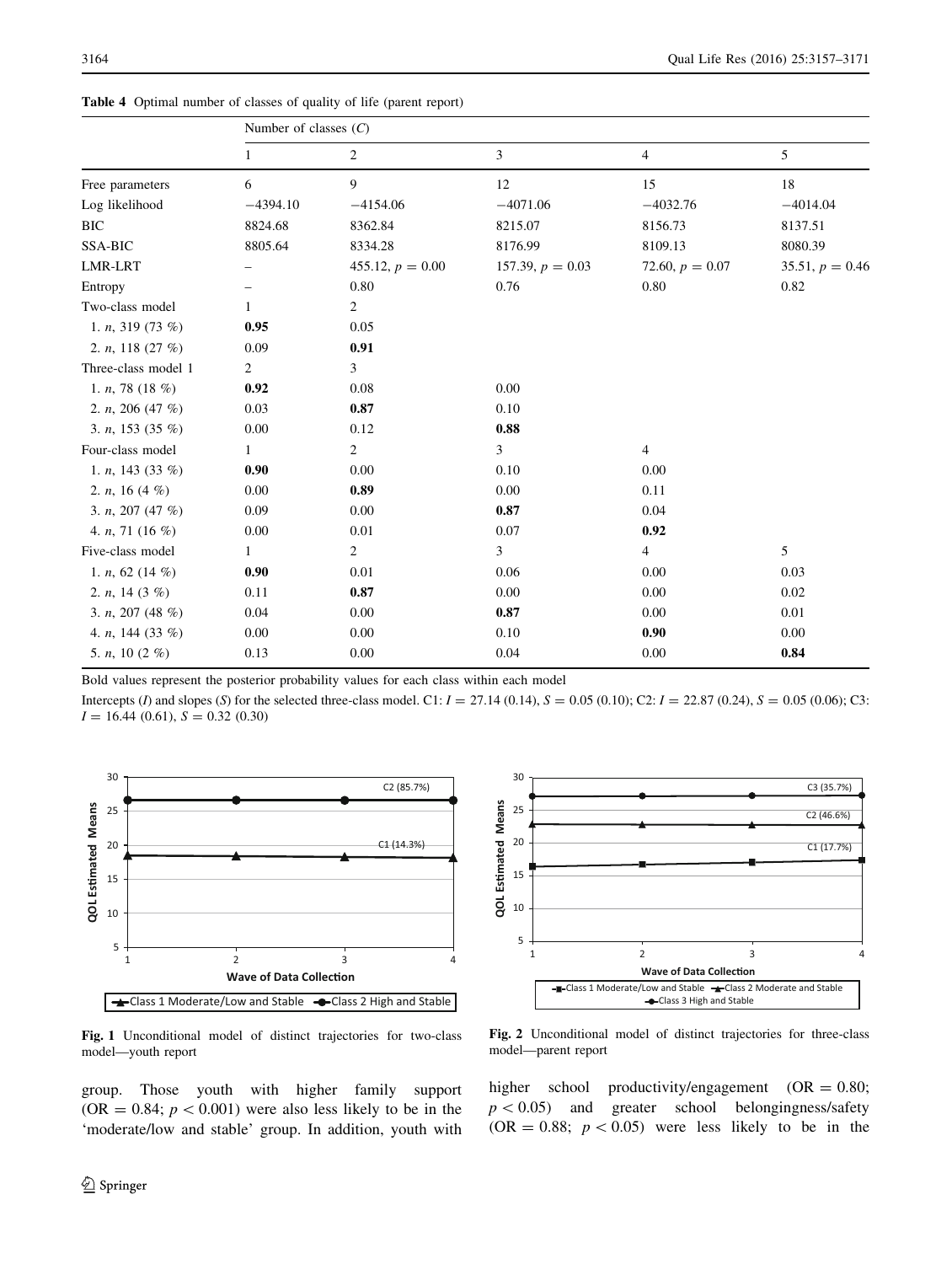<span id="page-9-0"></span>Table 5 Observed and estimated means and confidence intervals for youth and parent trajectories

| Analysis                | $M$ (observed) | $M$ (estimated) | 95 % CI         |
|-------------------------|----------------|-----------------|-----------------|
| Youth                   |                |                 |                 |
| High and stable         |                |                 |                 |
| Time 1                  | 26.54          | 26.59           | $26.21 - 26.97$ |
| Time 2                  | 26.74          | 26.58           | 26.28-26.89     |
| Time 3                  | 26.46          | 26.57           | $26.30 - 26.85$ |
| Time 4                  | 26.57          | 26.57           | $26.27 - 26.86$ |
| Moderate/low and stable |                |                 |                 |
| Time 1                  | 18.32          | 18.48           | 16.14-20.81     |
| Time 2                  | 18.78          | 18.37           | 16.05-20.68     |
| Time 3                  | 17.77          | 18.26           | 15.61-20.90     |
| Time 4                  | 18.31          | 18.14           | 14.91-21.38     |
| Parent                  |                |                 |                 |
| High and stable         |                |                 |                 |
| Time 1                  | 27.08          | 27.14           | $26.91 - 27.38$ |
| Time 2                  | 27.33          | 27.19           | 26.82-27.56     |
| Time 3                  | 27.14          | 27.24           | $26.72 - 27.76$ |
| Time 4                  | 27.33          | 27.41           | 26.61-27.97     |
| Moderate and stable     |                |                 |                 |
| Time 1                  | 22.89          | 22.87           | 22.48-23.26     |
| Time 2                  | 22.84          | 22.83           | 22.41-23.25     |
| Time 3                  | 22.62          | 22.78           | $22.31 - 23.25$ |
| Time 4                  | 22.87          | 22.74           | 22.19-23.28     |
| Moderate/low and stable |                |                 |                 |
| Time 1                  | 16.38          | 16.44           | 15.44-17.43     |
| Time 2                  | 16.68          | 16.75           | $16.21 - 17.31$ |
| Time 3                  | 17.52          | 17.08           | 16.79-17.37     |
| Time 4                  | 17.03          | 17.41           | 16.82-17.98     |

'moderate/low and stable' group compared to the 'high and stable' group.

Table [7](#page-10-0) reports baseline factors associated with group membership for the parent report. Odds ratios are reported with the 'high and stable' group once again representing the reference group. Youth with higher emotional symptoms  $(OR = 1.20; p = 0.001; OR = 1.55; p < 0.001,$ respectively) and more pain/other physical symptoms  $(OR = 1.38; p < 0.01; OR = 1.54; p < 0.01, respectively)$ were more likely to be in the 'moderate and stable' group or the 'moderate/low and stable' group compared to the 'high and stable' group. Youth with higher spirituality  $(OR = 0.88; p < 0.05)$  were less likely to be in the 'moderate/low and stable' group. Youth with higher school productivity/engagement were also less likely to be in the 'moderate and stable' or 'moderate/low and stable' groups  $(OR = 0.69; p < 0.001; OR = 0.67; p < 0.001, respectively)$ tively). Youth with reported higher family functioning  $(OR = 0.87; p < 0.001)$  were less likely to be in the 'moderate/low and stable' group. Finally, those with more

home/community barriers  $(OR = 1.16; p < 0.001;$  $OR = 1.34$ ;  $p = 0.001$ , respectively) were more likely to be in the 'moderate and stable' group or the 'moderate/low and stable' group compared to the 'high and stable' group.

The logistic regression results in Tables [6](#page-10-0) and [7](#page-10-0) provide additional confirmation of the choice of the optimal number of classes for the youth and parent models. The vast majority of the hypothesized predictors of group membership were in the expected direction, evidence of the external validity of the extracted latent classes. The results increase confidence that the classes extracted from the unconditional models were not an artifact of the data, but represented qualitatively different underlying subpopulations of youth [[58\]](#page-14-0).

# Discussion

#### QOL trajectories

This study identified unique group QOL trajectories within both the youth and parent analyses. All trajectories appeared stable over 3 years of follow-up. This is notable since study participants were passing through early to late adolescence where they would be thought to be experiencing multiple transitions, such as transferring to another school level, desiring greater independence from family, connecting more with peers, and looking to venture out into the community [\[12](#page-13-0), [59\]](#page-14-0). It might be anticipated this would lead to formation of groups with changing trajectories of QOL, either increasing for those who are successfully dealing with transitions, or shifting negatively for those who are not. In addition, a sudden change in health status might be expected to result in changing trajectories. Indeed, research with individuals who had a recent onset and diagnosis of a disease or a life-threatening illness has found these types of patterns [\[25](#page-13-0), [32,](#page-13-0) [60\]](#page-14-0). In contrast, the stability and lack of change in the trajectories identified here may be related to the long-term nature of youths' conditions. In this study, the vast majority of youth had been diagnosed with a non-progressive disease before 4 years of age (77 %), with a mean age of diagnosis at 3.6 years ( $SD =$ 1.7). Ahmed et al. [[61](#page-14-0)] showed that among individuals experiencing small changes in health status, shifts in response to a HRQOL measure were nonsignificant over a year.

Yet, distinct groups exist within the study sample, with varying levels of QOL. Youth perspectives revealed a large 'high and stable' and a small 'moderate/low and stable' group. Parent perspectives revealed medium-sized 'high and stable' and 'moderate and stable' groups, and a small 'moderate/low and stable' group. Two distinct trajectories in the youth analysis and three in the parent analysis can be understood within the context of existing literature. In most studies of HRQOL or perceived global QOL (including this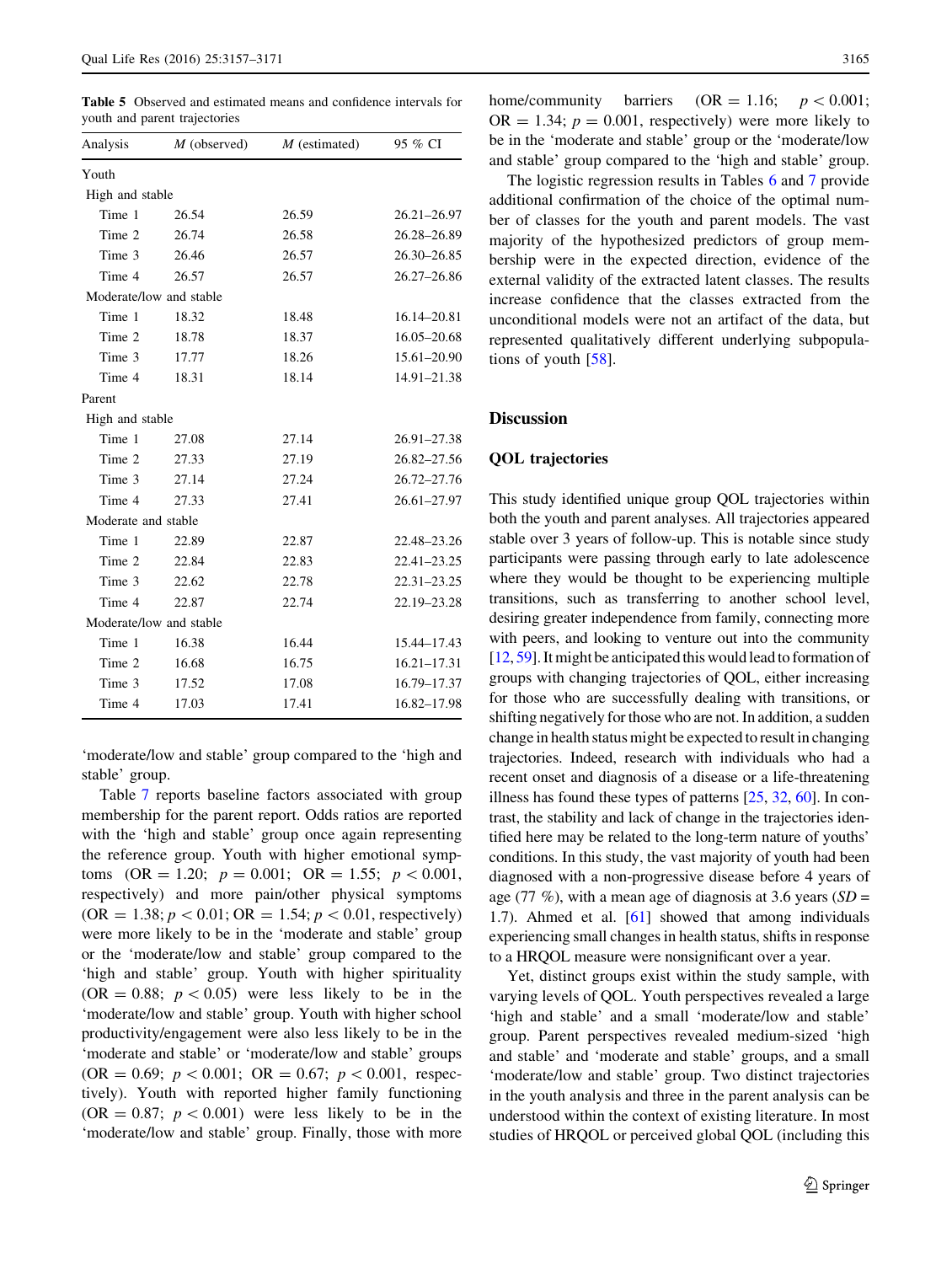<span id="page-10-0"></span>Table 6 Logistic regression of correlates of group membership for youth QOL (youth report)

| Correlates                           | $C1$ (vs $C2$ ) |           |               |                  |         |  |  |  |
|--------------------------------------|-----------------|-----------|---------------|------------------|---------|--|--|--|
|                                      | Est(SE)         | <b>OR</b> | 95 % CI       | $\boldsymbol{p}$ | ES      |  |  |  |
| Youth functioning/personal factors   |                 |           |               |                  |         |  |  |  |
| Emotional symptoms (YR)              | $-0.28(0.08)$   | 1.32      | $1.06 - 1.64$ | 0.001            | 0.15    |  |  |  |
| Pain/other physical symptoms (PR)    | $-0.32(0.20)$   | 1.38      | $0.82 - 2.34$ | 0.11             | 0.18    |  |  |  |
| Self-determination (YR)              | 0.12(0.04)      | 0.88      | $0.81 - 0.96$ | < 0.001          | $-0.07$ |  |  |  |
| Spirituality (YR)                    | 0.15(0.04)      | 0.86      | $0.77 - 0.95$ | < 0.001          | $-0.08$ |  |  |  |
| School productivity/engagement (PR)  | 0.21(0.08)      | 0.80      | $0.61 - 1.06$ | 0.04             | $-0.12$ |  |  |  |
| Environmental factors                |                 |           |               |                  |         |  |  |  |
| Family social support for youth (YR) | 0.16(0.04)      | 0.84      | $0.78 - 0.93$ | < 0.001          | $-0.10$ |  |  |  |
| Overall family functioning (PR)      | 0.01(0.03)      | 0.99      | $0.91 - 1.07$ | 0.51             | 0.01    |  |  |  |
| School belongingness/safety (YR)     | 0.12(0.06)      | 0.88      | $0.76 - 1.03$ | 0.03             | $-0.07$ |  |  |  |
| Home and community barriers (PR)     | $-0.03(0.03)$   | 1.03      | $0.97 - 1.10$ | 0.21             | 0.02    |  |  |  |

Results adjusted for youth and parent age, youth and parent gender, youth age at diagnosis, parent marital status, education, and income. Results adjusted for design effects (youth nested within centers)

YR youth report, PR parent report

Entropy for conditional model  $= 0.92$ 

C1 = moderate/low and stable quality of life (15.7 %  $n = 68$ )

C2 = high and stable quality of life (reference group) (84.3 %  $n = 367$ )

 $n = 435$  youth; 8 youth treatment centers

Table 7 Logistic regression of correlates of group membership for youth QOL (parent report)

| Correlates                           | $C2$ (vs $C3$ )              |           |                          |                  | $C1$ (vs $C3$ ) |                              |      |                          |                  |         |
|--------------------------------------|------------------------------|-----------|--------------------------|------------------|-----------------|------------------------------|------|--------------------------|------------------|---------|
|                                      | Est(SE)                      | <b>OR</b> | 95 % CI                  | $\boldsymbol{p}$ | ES              | Est(SE)                      | OR.  | 95 % CI                  | $\boldsymbol{p}$ | ES      |
| Youth functioning/personal factors   |                              |           |                          |                  |                 |                              |      |                          |                  |         |
| Emotional symptoms (YR)              | 0.19(0.05)                   | 1.20      | $1.05 - 1.37$            | 0.001            | 0.10            | $0.44(0.06)$ 1.55            |      | 1.33–1.81                | < 0.001          | 0.24    |
| Pain/other physical symptoms (PR)    | $0.32(0.12)$ 1.38            |           | $1.01 - 1.89$            | 0.008            | 0.18            | $0.43(0.16)$ 1.54 1.02-2.32  |      |                          | 0.007            | 0.24    |
| Self-determination (YR)              | $-0.01(0.06)$                | 0.99      | $0.85 - 1.17$            | 0.98             | $-0.01$         | $-0.05(0.07)$ 0.94           |      | $0.81 - 1.09$            | 0.29             | $-0.03$ |
| Spirituality (YR)                    | $-0.04(0.02)$                | 0.96      | $0.90 - 1.02$            | 0.07             | $-0.02$         | $-0.06(0.06)$ 0.88           |      | $0.83 - 1.02$            | 0.04             | $-0.07$ |
| School productivity/engagement (PR)  | $-0.36(0.07)$ 0.69           |           | $0.58 - 0.83$            | < 0.001          | $-0.21$         | $-0.40(0.10)$ 0.67 0.52-0.88 |      |                          | < 0.001          | $-0.22$ |
| Environmental factors                |                              |           |                          |                  |                 |                              |      |                          |                  |         |
| Family social support for youth (YR) | $-0.03(0.06)$                | 0.97      | $0.84 - 1.12$            | 0.62             | $-0.02$         | $-0.12(0.09)$                | 0.89 | $0.69 - 1.13$            | 0.20             | $-0.07$ |
| Family functioning (PR)              | $-0.04(0.04)$ 0.96 0.87-1.07 |           |                          | 0.38             | $-0.02$         | $-0.13(0.03)$ 0.87           |      | $0.81 - 0.94$            | < 0.001          | $-0.08$ |
| School belongingness/safety (YR)     | 0.15(0.10)                   |           | $1.16 \quad 0.90 - 1.50$ | 0.13             | 0.08            | 0.14(0.07)                   |      | $1.15 \quad 0.94 - 1.40$ | 0.06             | 0.08    |
| Home and community barriers (PR)     | $0.15(0.03)$ 1.16            |           | $1.06 - 1.28$            | < 0.001          | 0.08            | 0.28(0.09)                   |      | $1.34$ $1.06 - 1.67$     | 0.001            | 0.16    |

Results adjusted for youth and parent age, youth and parent gender, youth age at diagnosis, parent marital status, education, and income. Results adjusted for design effects (youth nested within centers)

YR youth report, PR parent report

Entropy for conditional model  $= 0.80$ 

C1 = moderate/low and stable quality of life (15.7 % n, 69)

C2 = moderate and stable quality of life (48.1 % n, 210)

C3 = high and stable quality of life (reference group) (36.2 % n, 158)

 $n = 437$  parents; 8 youth treatment centers

study), parents tend to score their youths' QOL lower than do youth [[37,](#page-14-0) [62](#page-14-0)]. In most studies, the majority of parents report moderate levels of QOL for their youth. While almost a third of the parents in this study viewed their youths' perceived QOL as high, the majority took a more moderate view. This tendency for parents to be cautious about high ratings could be related to their interpretation of specific environmental factors as being detrimental to their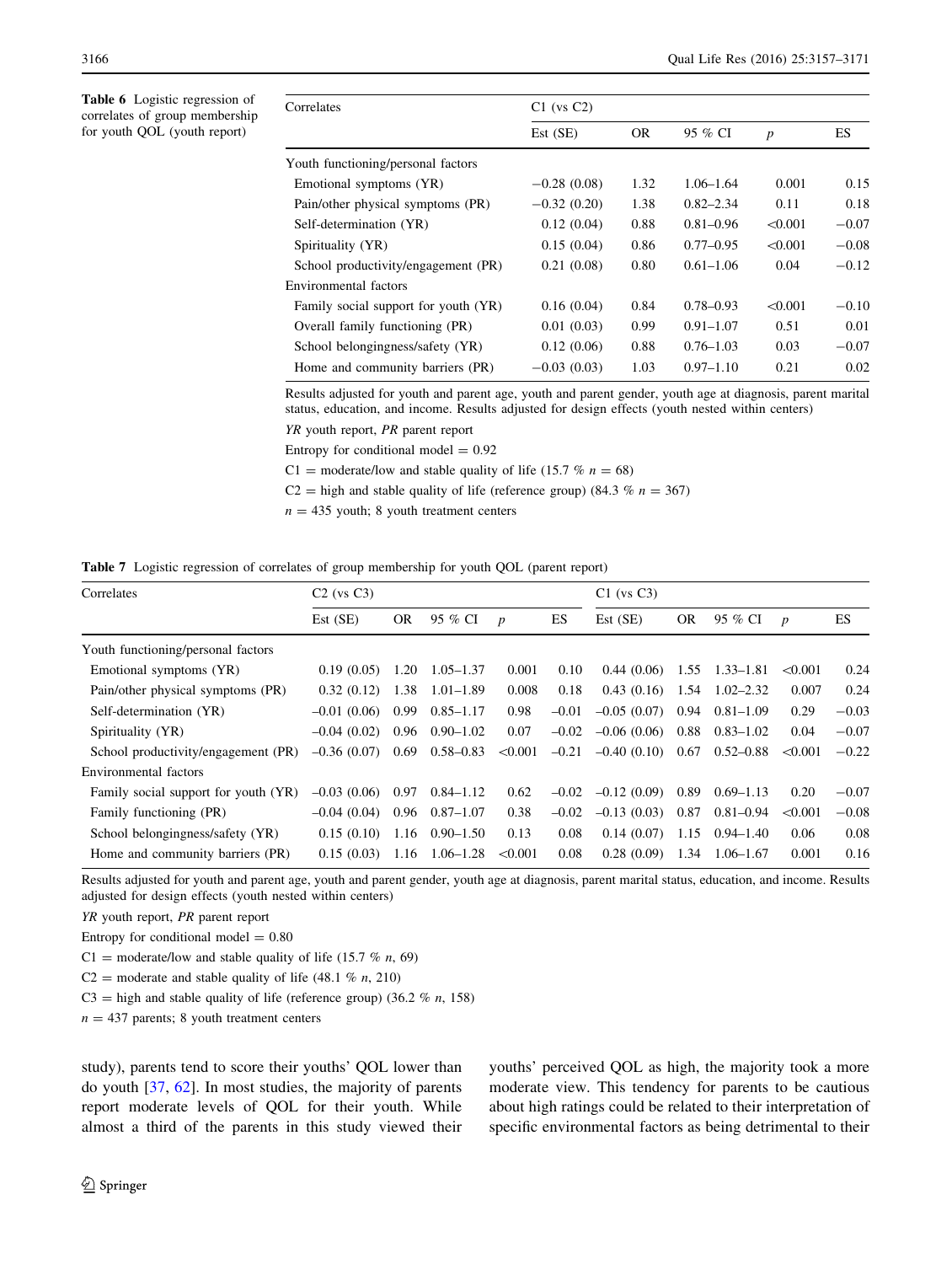youths' QOL, as found in this study. Also, they may feel concern for their youth with respect to their condition and assume that this has substantial impact on their QOL. Obtaining parent information provides a valuable supplemental view of life quality for youth and the factors that contribute to it.

Researchers suggest that lower life satisfaction among some youth with chronic conditions may not be an intrinsic function of their disease, but rather that exposure to adversity and lack of resources may account for this poorer perspective on life [[28,](#page-13-0) [63\]](#page-14-0). Cummins put forth and demonstrated a theory of homeostasis that posits humans have a 'set-point' with respect to subjective well-being, with set-points normally ranging from 70 to 90, with a mean score of 80 on a standard 0–100 point range [\[64](#page-14-0), [65](#page-14-0)]. If a group population mean drops to between 51 and 69, it may represent homeostatic failure. That is, when excessive demands are placed on an individual or groups of individuals, homeostasis can be overwhelmed. Moreover, when demands are ongoing, the homeostatic drop can become a stable and ongoing phenomenon. Group means at or below 50 are considered to represent a high risk for psychopathology [[66\]](#page-14-0).

For individuals or groups of individuals operating below their set-point, interventions aimed at improving aspects of life that are lowering overall life satisfaction may serve to restore homeostasis. Tomyn et al. [[67\]](#page-14-0) tested a number of predictions based on homeostasis theory about intervention outcomes for a sample of 4243 youth with various physical and psychosocial problems. Youths' subjective well-being was measured using the Personal Well-Being Index— School Children [[68\]](#page-14-0) converted to a metric ranging from 0 to 100 points. The researchers hypothesized that youth would have varying levels of subjective well-being, and that those functioning within a normal set-point range would at best achieve a small increase from an intervention. Alternatively, for those experiencing homeostatic failure, it was hypothesized that an intervention would raise their subjective well-being substantially, potentially to the point of reaching homeostatic control. Their study confirmed these hypotheses. Although concerted universal efforts directed at building personal resources and strengthening relationships for all young people are important, Tomyn et al. [[67\]](#page-14-0) results highlight the need for targeted programs for those experiencing the greatest threats to their QOL to try to shift them to a higher trajectory, as it appears these groups of individuals benefit most from additional resources and supports.

# Factors related to group trajectories

Most youth in this study reported 'high and stable' global perceived QOL. Both the youth and parent reports of youths' QOL point to differences in supports and resource availability for the identified 'moderate and stable' and 'moderate/low and stable' groups compared to the 'high and stable' groups. Multiple contextual factors were related to group membership, indicating the benefits of a comprehensive approach to assessment and intervention to enhance QOL for youth with chronic conditions. In addition, the types of factors associated with 'moderate and stable' and 'moderate/low and stable' group membership are amenable to change.

Emotional symptoms were associated with membership in other groups compared to the 'high and stable' group for both the youth and parent analyses. Population-based studies indicate children and youth with chronic conditions are twice to three times as likely to be reported as having mental health issues compared to those with no conditions [\[69](#page-14-0), [70](#page-14-0)]. Mental health problems can often be overlooked in youth with chronic conditions and are often related to the development of psychosocial issues such as isolation and bullying [\[71](#page-14-0), [72\]](#page-14-0). The parent analysis indicated pain/other physical symptoms were associated with 'moderate and stable' and 'moderate/low and stable' group membership. Research indicates long-lasting pain among children and youth with chronic conditions is often not identified or sufficiently treated [\[73](#page-14-0), [74](#page-15-0)]. This study and other research suggest pain/other physical symptoms and emotional problems can have long-standing effects on QOL for a significant number of individuals and should always be inquired about in initial assessments and carefully monitored and treated throughout childhood and adolescence.

Youth with higher spirituality, described in the study questionnaire as 'any deep feelings or beliefs' a youth may have, were less likely to be in the 'moderate/low and stable' groups for both the youth and parent analyses. Listening to youth and communicating effectively to understand the importance of personal meaning in their lives may prove helpful in the process of identifying those youth who are experiencing ongoing poor QOL [\[75](#page-15-0), [76](#page-15-0)]. The value of developing clinical listening and communication skills among service providers for appreciating clients' situations and understanding their worldview is supported within the literature [\[77](#page-15-0)].

Moreover, this research supports the position that provision of family-centered services that include an emphasis on family well-being is integral to the life quality of youth with chronic conditions as they go through adolescence [\[78](#page-15-0)]. Youth with higher family social support were less likely to be in the 'moderate/low and stable' group in the youth analysis, while youth with higher family functioning were less likely to be in the 'moderate/low and stable group' in the parent analysis. More barriers at home such as family stress and more community barriers such as lack of services and funding were associated with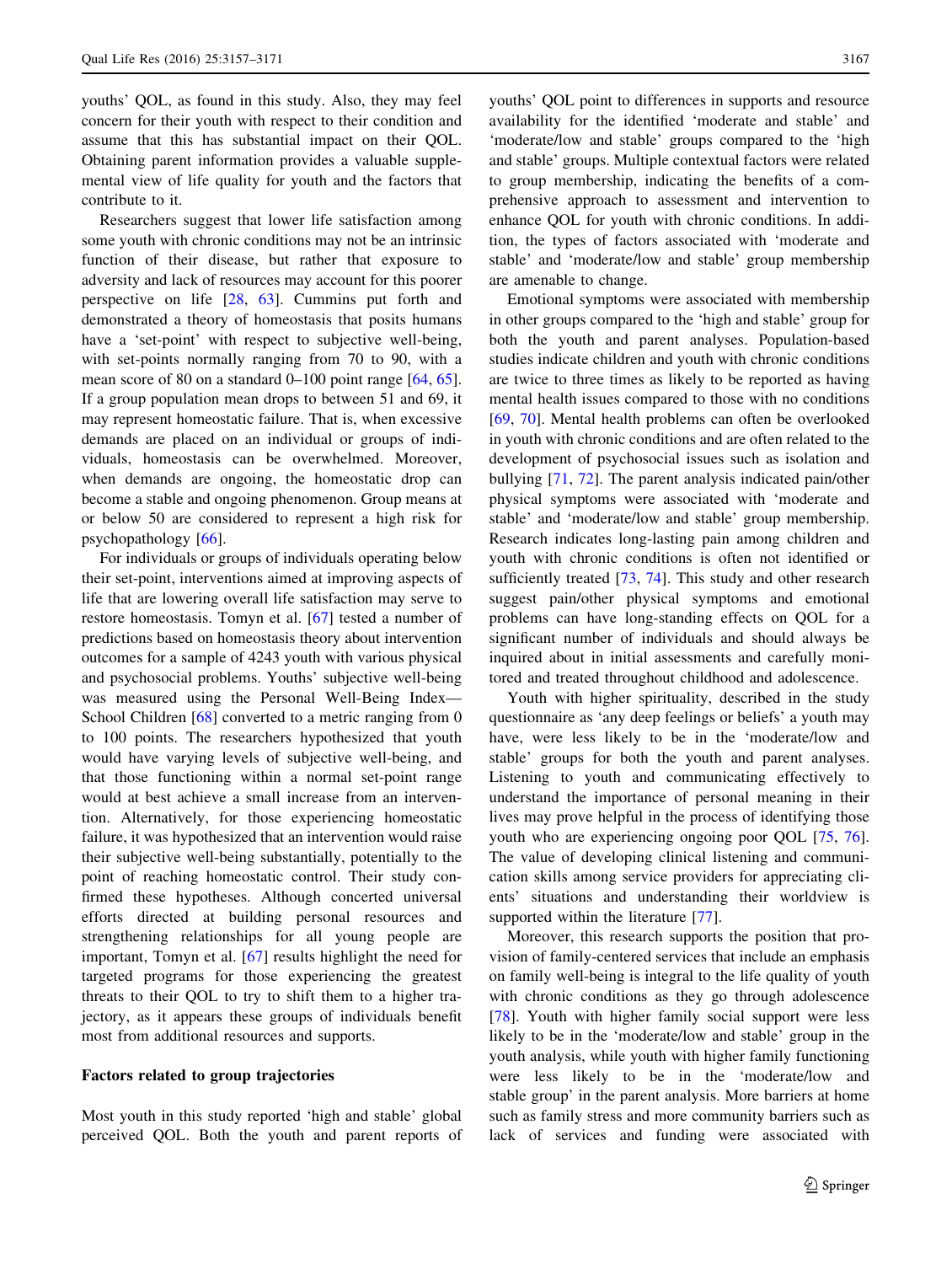membership in the 'moderate and stable' and the 'moderate/low and stable' groups in the parent analysis. Routine assessment of family well-being and community barriers in childhood and adolescence by service providers could help to identify those children and their families who require additional supports and resources.

Youth with higher school productivity and engagement were less likely to be in the 'moderate and stable' group in the parent analysis or in the 'moderate/low and stable' groups in the youth and parent analyses. Similarly, youth with a greater sense of school belongingness and safety and higher self-determination in terms of goal orientation were less likely to be in the 'moderate/low and stable' group in the youth analysis. Other research indicates an important link between self-determination and QOL for youth with chronic conditions [[12,](#page-13-0) [79,](#page-15-0) [80\]](#page-15-0). Universal prevention programs may be important for promoting inclusive school cultures and for maintaining high QOL for youth who are doing well at school, while those who are experiencing difficulties with learning, motivation, and being accepted at school may benefit most from targeted best practice interventions that are available from early childhood.

#### Study strengths, limitations and future research

To the authors' knowledge, this is the first paper to identify distinct trajectories of both youth and parent reports of youths' global perceived QOL over a period of time for youth with chronic health conditions and to examine factors associated with those trajectories. The factors identified may represent opportunities for intervention to enhance unfavorable QOL trajectories. The study is strengthened given its alignment with homeostasis theory [\[65](#page-14-0), [67\]](#page-14-0). The relatively large sample size increased study validity. Moreover, the youth and parent measures of global perceived QOL, as used in this study, were shown to have good psychometric properties [[37\]](#page-14-0).

This study has several limitations. Results are specific to eight children's treatment centers in Ontario, Canada. Thus, trajectories identified in this study will need to be cross-validated using independent samples. Future research is needed that uses multilevel modeling where center-level variables are considered in the trajectory analysis. The use of 12-month follow-up intervals may have limited the sensitivity of the change evaluation. Upcoming studies might use shorter intervals to capture upward and downward trends that may exist in QOL due to episodic issues of a health or social nature. As well, studies that follow youth over longer time periods are needed, allowing examination of QOL trajectories as they move into adulthood.

Two of the nine measures of study correlates had low internal consistency estimates. Therefore, caution should be exercised when interpreting results related to the constructs those measures represent (i.e., self-determination, pain/physical symptoms). Self-reported and parentreported measures were used for hypothesized correlates and as well as global perceived QOL in the youth and parent analyses, potentially leading to bias and shared method variance problems. While the primary purpose of this research was to examine youth QOL and the factors that influence it from the perspectives of youth and their parents, additional reports of youths' mental and physical well-being, school productivity, the home, school, and community environment from other sources may have served to strengthen the study.

The initial response rate was low (31 %). However, as described, participating families did not differ significantly on a number of socio-demographic characteristics from those who declined to participate, with the exception of parent age. For 31 % of families, the youth, parent, or both missed completing at least one follow-up interview, potentially affecting the validity of results. Still, as stated, no significant correlates of youth or parent non-completion of at least one or all follow-up interviews emerged from logistic regression analyses, lessening bias concerns.

Previous research has indicated the primary importance of paternal support to changes in QOL for youth with congenital heart disease [\[27](#page-13-0)]. Upcoming studies should parse out the differential effects of maternal, paternal, and sibling support on QOL trajectories. In this study, factors were entered into the LCGA models as additive main effects. Future research should focus on examining mediators and moderators that might contribute to trajectories.

Funding This study was funded by the Canadian Institutes of Health Research, Grant Number MOP-100985-1.

#### Compliance with ethical standards

Conflict of interest Janette McDougall declares that she has no conflict of interest. David DeWit declares that he has no conflict of interest. Megan Nichols declares that she has no conflict of interest. Linda Miller declares that she has no conflict of interest. F. Virginia Wright declares that she has no conflict of interest.

Ethical approval All procedures performed in this study involving human participants were in accordance with the ethical standards of the institution and/or national committee and with the 1964 Declaration of Helsinki and its later amendments or comparable ethical standards.

Informed consent Informed consent was obtained from all individual participants included in the study.

Open Access This article is distributed under the terms of the Creative Commons Attribution 4.0 International License ([http://crea](http://creativecommons.org/licenses/by/4.0/) [tivecommons.org/licenses/by/4.0/\)](http://creativecommons.org/licenses/by/4.0/), which permits unrestricted use, distribution, and reproduction in any medium, provided you give appropriate credit to the original author(s) and the source, provide a link to the Creative Commons license, and indicate if changes were made.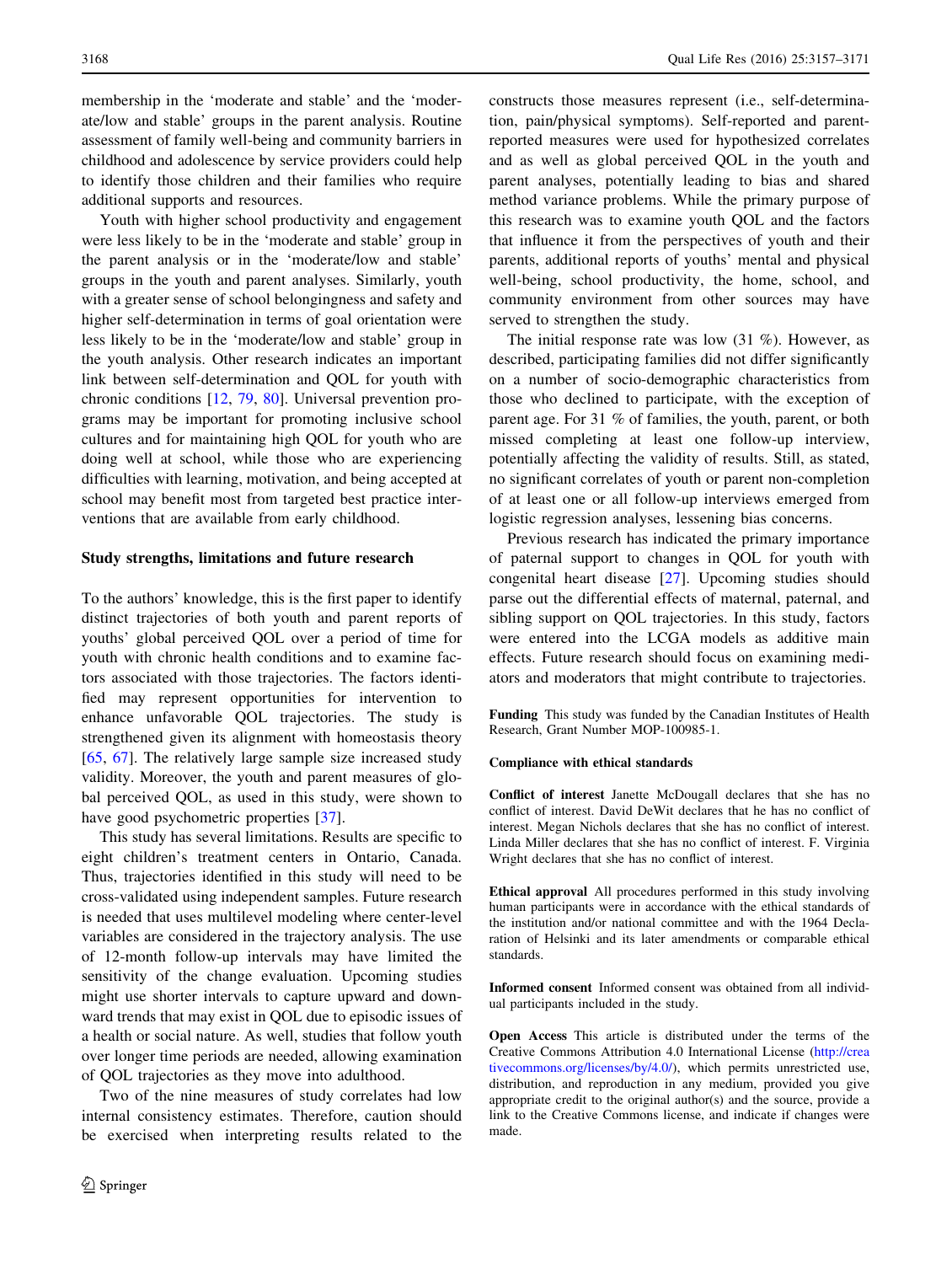## <span id="page-13-0"></span>References

- 1. World Health Organization. (2001). International classification of functioning, disability and health. Geneva: World Health Organization.
- 2. van der Lee, J., Mokkink, L., Grootenhuis, M., Heymans, H., & Offringa, M. (2007). Definitions and measurement of chronic health conditions in childhood: A systematic review. Journal of the American Medical Association, 297(24), 2741–2751.
- 3. Michalos, A. (2006). The quality of life (QOL) research movement: Past, present, and future. Social Indicators Research, 76(3), 343–466.
- 4. World Health Organization. (1946). Constitution of the World Health Organization: Chronicle of the World Health Organization 1. Geneva: World Health Organization.
- 5. Anderson, K., & Burckhardt, S. (1999). Conceptualization and measurement of quality of life as an outcome variable for health care intervention and research. Journal of Advanced Nursing, 29(Supplement 2), 298–306.
- 6. Fayed, N., de Camargo, O., Kerr, E., Rosenbaum, P., Dubey, A., Bostan, C., et al. (2012). Generic patient-reported outcomes in child health: A review of conceptual content using the World Health Organization definitions. Developmental Medicine and Child Neurology, 54(12), 1085–1095.
- 7. World Health Organization Quality of Life Group. (1998). The World Health Organization Quality of Life Assessment (WHO-QOL): Development and general psychometric properties. Social Science and Medicine, 46(12), 1569–1585.
- 8. Huebner, E. S., Valois, R., Suldo, S., Smith, L., Mcknight, C., Seligson, J., & Zullig, K. (2004). Perceived quality of life: A neglected component of adolescent health assessment and intervention. Journal of Adolescent Health, 34(4), 270–278.
- 9. Topolski, T., Edwards, T., & Patrick, D. (2004). Toward youth self-report of health and quality of life in population monitoring. Ambulatory Pediatrics, 4(4), 387–394.
- 10. Diener, E., Suh, E., Lucas, R., & Smith, H. (1999). Subjective well-being: Three decades of progress. Psychological Bulletin, 125(2), 276–302.
- 11. World Health Organization Regional Office of Europe. (2013). Joint meeting of experts on targets and indicators for health and well-being in Health 2020. Copenhagen: World Health Organization Regional Office of Europe.
- 12. McDougall, J., Baldwin, P., Evans, J., Nichols, M., Etherington, N., & Wright, V. (2016). Quality of life and self-determination: Youth with chronic health conditions make the connection. Applied Research in Quality of Life. 11(2), 571–599.
- 13. Tsonis, M., & McDougall, J. (2012). Interrelated processes toward quality of life in survivors of childhood cancer: A grounded theory. The Qualitative Report, 17(4), 1–18.
- 14. Helseth, S., & Misvaer, N. (2010). Adolescents' perceptions of quality of life: What it is and what matters. Journal of Clinical Nursing, 19(9–10), 1454–1461.
- 15. Beckie, T., & Hayduk, L. (1997). Measuring quality of life. Social Indicators Research, 42(1), 21–39.
- 16. Proctor, C., Linley, A., & Maltby, J. (2009). Youth life satisfaction: A review of the literature. Journal of Happiness Studies, 10(5), 583–630.
- 17. Fogle, L., Huebner, E. S., & Laughlin, J. (2002). The relationship between temperament and life satisfaction in early adolescence: Cognitive and behavioral mediation models. Journal of Happiness Studies, 3(4), 372–392.
- 18. Gilman, R. (2001). The relationship between life satisfaction, social interest, and frequency of extracurricular activities among adolescent students. Journal of Youth and Adolescence, 30(6), 749–767.
- 19. Huebner, E. S., Gilman, R., & Suldo, S. (2007). Assessing quality of life in children and youth. In S. Smith & L. Handler (Eds.), The clinical assessment of children and adolescents: A practitioner's handbook (pp. 349–366). New York, NY: Taylor and Francis Group.
- 20. Bradshaw, J., Marorano, B., Natili, L., & de Neubourg, C. (2013). Children's subjective well-being in rich countries. Child Health Indicators, 6(4), 619–635.
- 21. Chong, J., Mackey, A., Broadbent, E., & Stott, S. (2012). Children's perceptions of their cerebral palsy and their impact on life satisfaction. Disability and Rehabilitation, 34(24), 2053–2060.
- 22. Huebner, E. S. (1991). Initial development of the Student's Life Satisfaction Scale. School Psychology International, 12(3), 231–240.
- 23. Emerson, E., Honey, A., Madden, R., & Llewellyn, G. (2009). The well-being of Australian adolescents and young adults with self-reported long-term health conditions, impairments, or disabilities: 2001 and 2006. Australian Journal of Social Issues, 44(1), 39–54.
- 24. McDougall, J., Wright, V., DeWit, D., & Miller, L. (2014). ICFbased functional components and contextual factors as correlates of perceived quality of life for youth with chronic conditions. Disability and Rehabilitation, 36(25), 2143–2151.
- 25. Chaves, C., Hervas, G., Garcia, F., & Vazquez, C. (2016). Building life satisfaction through well-being dimensions: A longitudinal study in children with a life-threatening illness. Journal of Happiness Studies, 17(3), 1051–1067.
- 26. Luyckx, K., Missotten, L., Goosens, E., & Moons, P. (2012). Individual and contextual determinants of quality of life in adolescents with congenital heart disease. Journal of Adolescent Health, 51(2), 122–128.
- 27. Luyckx, K., Goosens, E., Rassart, J., Apers, S., Vanhalst, J., & Moons, P. (2014). Parental support, internalizing problems, perceived health status, and quality of life in adolescents with congenital heart disease: Influences and reciprocal effects. Journal of Behavioral Medicine, 37(1), 145–155.
- 28. Emerson, E., Llewellyn, G., Honey, A., & Kariuki, M. (2012). Lower well-being of young Australian adults with self-reported disability reflects poorer living conditions rather than health issues. Australian and New Zealand Journal of Public Health, 36(2), 176–182.
- 29. Fernandes, L., Mendes, A., & Teixeira, C. (2012). A review essay on the measurement of child well-being. Social Indicators Research, 106(2), 239–257.
- 30. Eiser, C., & Morse, R. (2001). Can parents rate their child's health-related quality of life? Results of a systematic review. Child: Care, Health and Development, 10(4), 347–357.
- 31. Feldman, B., Grundland, B., McCullough, L., & Wright, V. (2000). Distinction of quality of life, health-related quality of life, and health status in children referred for rheumatologic care. The Journal of Rheumatology, 27(1), 226–233.
- 32. Ferro, M., Camfield, C., Leven, S., Smith, M., Wiebe, S., Zou, G., & Speechley, K. (2013). Trajectories of health-related quality of life in children with epilepsy: A cohort study. Epilepsia, 54(11), 1897–2013.
- 33. Stein, R., & Jessop, D. (1989). What diagnosis does not tell: The case for a noncategorical approach to chronic illness in childhood. Social Science and Medicine, 29(6), 769-778.
- 34. Law, M., Finkleman, S., Hurley, P., Rosenbaum, P., King, S., King, G., & Hanna, S. (2004). Participation of children with physical disabilities: Relationships to diagnosis, physical function, and demographic variables. Scandinavian Journal of Occupational Therapy, 11(4), 156–162.
- 35. McDougall, J., Wright, V., & Rosenbaum, P. (2010). The ICF model of functioning and disability: Incorporating quality of life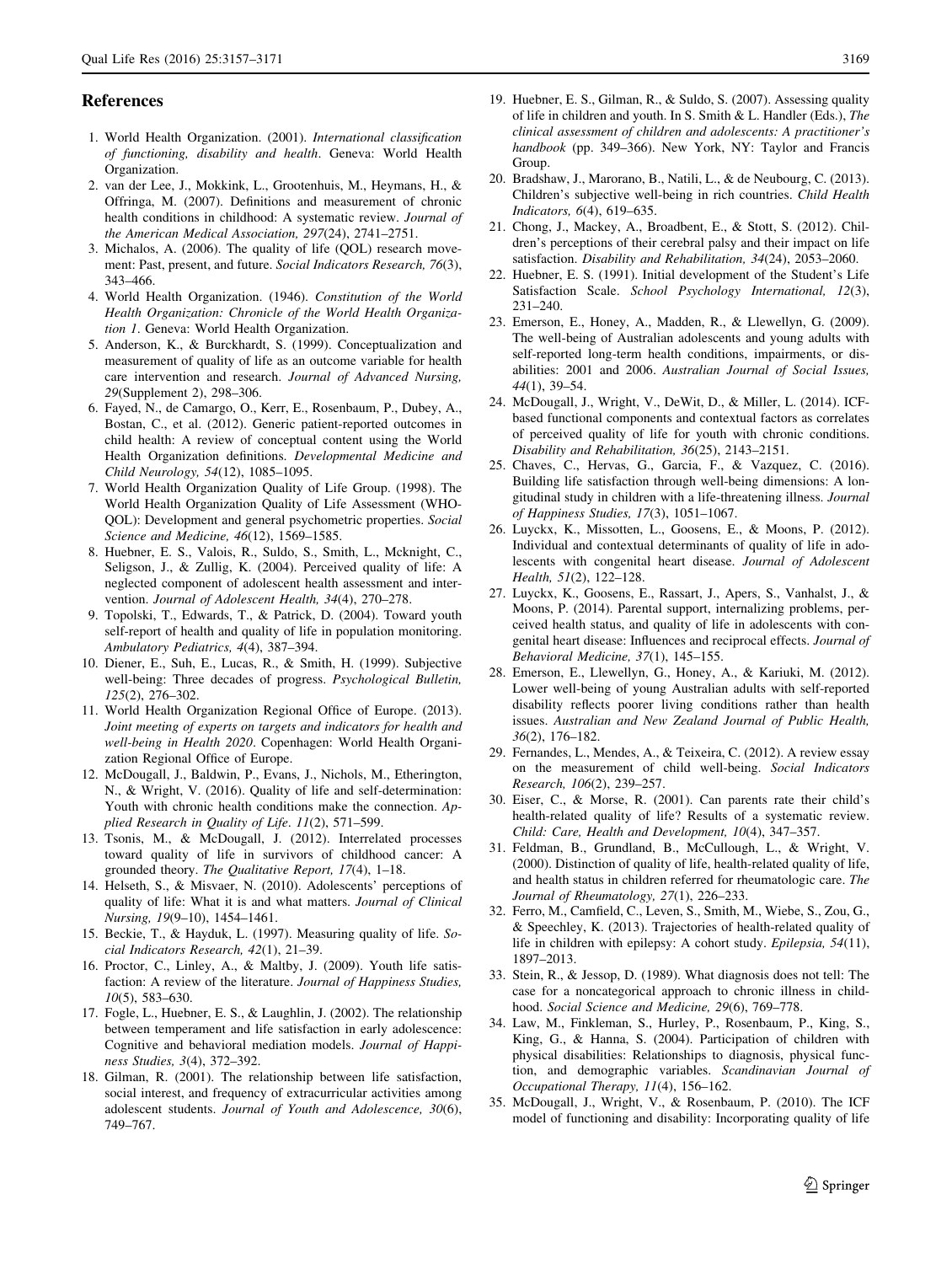<span id="page-14-0"></span>and human development. Developmental Neurorehabilitation, 13(3), 204–211.

- 36. Bijleveld, C., van der Kamp, L., Mooijaart, A., van der Kloot, W., van der Leeden, R., & van der Burg, E. (1998). Longitudinal data analysis: Designs, models, and methods. London: Sage.
- 37. McDougall, J., Wright, V., Nichols, M., & Miller, L. (2013). Assessing the psychometric properties of both a global and domain-specific perceived quality of life measure when used with youth who have chronic conditions. Social Indicators Research, 114(3), 1243–1257.
- 38. Goodman, R. (1997). The Strengths and Difficulties Questionnaire: A research note. Journal of Child Psychology and Psychiatry, 38(5), 581–586.
- 39. Bedell, G. (2004). Developing a follow-up survey focused on participation of children and youth with acquired brain injuries after discharge from inpatient rehabilitation. Developmental Neurorehabilitation, 19(3), 191–205.
- 40. Seidlitz, L., Abernathy, A., Duberstein, P., Evinger, J., Change, T., & Lewis, B. (2002). Development of the Spirituality Index. Journal of the Scientific Study of Religion, 41(3), 439–453.
- 41. Wehmeyer, M., & Kelchner, K. (1995). The Arc's Self-Determination Scale: Adolescent version. Arlington, TX: The Arc of the United States.
- 42. Dubow, E., & Ullman, D. (1989). Assessing social support in elementary school children: The survey of children's support. Journal of Clinical Child Psychology, 18(1), 52–64.
- 43. Statistics Canada. (1998). National Longitudinal Survey of Children and Youth: Survey instruments for 1994–95. Cat. no. 95-01. Ottawa, ON: Statistics Canada/Human Resources Development Canada.
- 44. World Health Organization. (2006). The Health Behavior of School Aged Children Survey: 2005/2006. Geneva: World Health Organization.
- 45. Muthen, B., & Muthen, L. (2010). M-plus. Statistical analysis with latent variables. User's guide (6th ed.). Los Angeles, CA: Muthen & Muthen.
- 46. Jung, T., & Wickrama, K. (2008). An introduction to latent class growth analysis and growth mixture modeling. Social and Personality Psychology Compass, 2(1), 302–317.
- 47. Nagin, D. (2005). Group-based modeling of development. Cambridge, MA: Harvard University Press.
- 48. Twisk, J., & Hoekstra, T. (2012). Classifying developmental trajectories over time should be done with great caution: A comparison between methods. Journal of Clinical Epidemiology, 65(10), 1078–1087.
- 49. Raftery, A. (1995). Bayesian model selection in social research. Sociological Methodology, 25, 111–163.
- 50. Wu, A., Zumbo, B., & Siegel, L. (2011). General piecewise growth mixture model: Word recognition development for different learners in different phases. Journal of Modern Applied Statistical Methods, 10(1), 226-248.
- 51. Reinecke, J. (2006). Longitudinal analysis of adolescents' deviant and delinquent behavior: Applications of latent class growth curves and growth mixture models. Methodology, 2(3), 100–112.
- 52. McDougall, J., Wright, V., Miller, L., Schmidt, J., & Lowry, K. (2011). Applying the ICF framework to study changes in quality of life for youth with chronic conditions. Developmental Neurorehabilitation, 14(1), 41–53.
- 53. Graham, J. (2009). Missing data analysis: Making it work in the real world. Annual Review of Psychology, 60, 549–576.
- 54. Heron, J., Hickman, M., Macleod, J., & Munafò, M. (2011). Characterizing patterns of smoking initiation in adolescence: Comparison of methods for dealing with missing data. Nicotine & Tobacco Research, 13(12), 1266–1275.
- 55. Hix-Small, H., Duncan, S., & Okut, H. (2004). A multivariate associative finite growth mixture modeling approach examining

adolescent alcohol and marijuana use. Journal of Psychopathology and Behavioral Assessment, 26(4), 255–270.

- 56. Li, F., Duncan, T. E., & Hops, H. (2001). Examining developmental trajectories in adolescent alcohol use using piecewise growth mixture modeling analysis. Journal of Studies on Alcohol, 62(2), 199–210.
- 57. Wang, M., & Bodner, T. (2007). Growth mixture modeling: Identifying and predicting unobserved subpopulations with longitudinal data. Organizational Research Methods, 10(4), 635–656.
- 58. Sterba, S., Prinstein, M., & Cox, M. (2007). Trajectories of internalizing problems across childhood: Heterogeneity, external validity, and gender differences. Development and Psychopathology, 19(2), 345–366.
- 59. King, G., Baldwin, P., Currie, M., & Evans, J. (2005). Planning successful transitions from school to adult roles for youth with disabilities. Children's Health Care, 34(3), 193–216.
- 60. Van Leeuwen, C., Post, M., Hoekstra, T., van der Woude, L., de Groot, S., Snoek, G., et al. (2011). Trajectories in the course of life satisfaction after spinal cord injury: Identification and predictors. Archives of Physical Medicine and Rehabilitation, 92(2), 207–213.
- 61. Ahmed, S., Sawatszky, R., Levesque, J., Ehrmann-Feldman, D., & Schwartz, C. (2014). Minimal evidence of response shift in the absence of a catalyst. Quality of Life Research, 23(9), 2421–2430.
- 62. Upton, P., Lawford, J., & Eiser, C. (2008). Parent-child agreement across child health-related quality of life instruments: A review of the literature. Quality of Life Research, 17(6), 895-913.
- 63. Savage, A., McConnell, D., Emerson, E., & Llewellyn, G. (2014). Disability-based inequity in youth subjective well-being: Current findings and future directions. Disability & Society, 29(6), 877–892.
- 64. Cummins, R. (2010). Subjective well-being, homeostatically protected mood and depression: A synthesis. Journal of Happiness Studies, 11(1), 1–17.
- 65. Cummins, R., Li, L., Wooden, M., & Stokes, M. (2014). A demonstration of set-points for subjective wellbeing. Journal of Happiness Studies, 15(1), 183–206.
- 66. Cummins, R. (2016). The theory of subjective wellbeing homeostasis: A contribution to understanding life quality. In F. Maggini (Ed.), A life devoted to quality of life. Social Indicators Research Series, 60, 61-79.
- 67. Tomyn, A., Weinberg, M., & Cummins, R. (2015). Intervention efficacy among 'at risk' adolescents: A test of subjective wellbeing Homeostasis Theory. Social Indicators Research, 120(3), 883–895.
- 68. Cummins, R., & Lau, A. (2005). Personal Wellbeing Index-School Children (PWI-SC) (3rd ed.). Melbourne: Deakin University.
- 69. Newacheck, P., & Stoddard, J. (1994). Prevalence and impact of multiple childhood chronic illnesses. Journal of Pediatrics, 124(1), 40–48.
- 70. McDougall, J., King, G., DeWit, D., Offord, D., Meyer, K., & LaPorta, J. (2004). Chronic physical health conditions and disability among Canadian school-aged children: A national profile. Disability and Rehabilitation, 26(1), 35–45.
- 71. Colver, A. (2010). Why are children with cerebral palsy more likely to have emotional problems and behavioural difficulties? Developmental Medicine and Child Neurology, 52(11), 980–987.
- 72. Petrenchik, T., King, G., & Batorowicz, B. (2011). Children and youth with disabilities: Enhancing mental health through positive experiences of doing and belonging. In S. Bazyk (Ed.), Mental health promotion, prevention, and intervention in children and youth: A guiding framework for occupational therapy. Bethesda, MD: The American Occupational Therapy Association.
- 73. Breau, L. (2011). A new reminder that pain hurts. Developmental Medicine and Child Neurology, 53(11), 971–978.